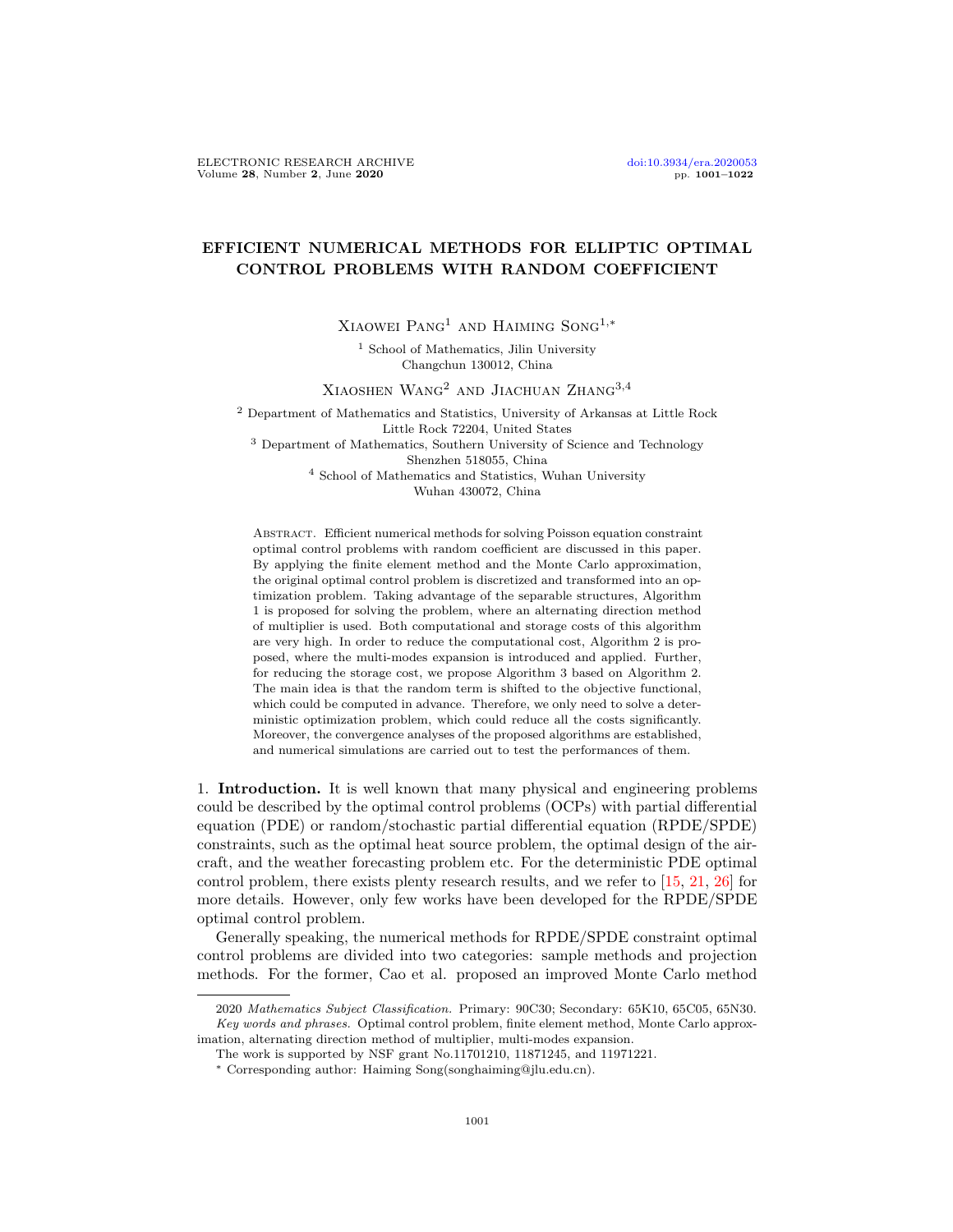using compression variance technique to deal with optimal control problems under random Burger constraints in 2003 [\[7\]](#page-20-0). Based on the gradient error, Kouri et al. combined the trust region method and the stochastic collocation method to propose an adaptive collocation method, which is superior to the traditional Newtonian conjugate gradient method [\[17\]](#page-21-3). For the latter, Xiu developed a polynomial chaos expansion for the target functional, which transforms the original SPDE constraint optimal control problem to a nonlinear problem with finite coefficients [\[25\]](#page-21-4). However, no theoretical guarantee was given there. In 2011, Gunzburger and his collaborators transformed the SPDE constraint optimal control problem into a KKT nonlinear system, and then proved the existence of the solution of the KKT system. By using Karhunen Loeve (KL) expansion or appropriate orthogonal decomposition, they obtained a series of deterministic optimization systems numerically [\[13\]](#page-20-1). In 2013, Kunoth and Schwab used generalized polynomial chaos expansion (gPC) to handle the RPDE/SPDE optimal control problems [\[18\]](#page-21-5). Recently, Taylor approximation and variance reduction method was proposed by Chen et al. for PDE-constrained optimal control under uncertainty [\[8\]](#page-20-2).

In this paper, we mainly concentrate on the efficient numerical methods for the optimal control problem constrained by the Poisson equation with random coefficient. The major challenges for dealing with the randomness are: (I) How to deal with the uncertainties appeared in the constraint and the objective functional, and formulate a discretized optimization problem. (II) How to solve the resulted optimization problem, and propose an efficient algorithm. We will analyze the challenges above one by one, and present the corresponding solutions.

Monte Carlo  $(MC)$  method [\[5,](#page-20-3) [7\]](#page-20-0), the stochastic collocation  $(SC)$  method [\[1,](#page-20-4) [2\]](#page-20-5), the stochastic Galerkin (SG) method [\[22,](#page-21-6) [23\]](#page-21-7), the polynomial chaos (PC) expansion [\[16\]](#page-21-8), and so on are some of the commonly used methods for dealing with the first issue. Based on the generality and parallelizability of MC method, we will apply it to deal with the random sample space. Further, using the finite element method (FEM) to approximate the physical space, we shall obtain a discretized optimization problem. This is the most natural idea, but it will face huge difficulties in computation and storage when the high accuracy solution is required. The KL expansion is a spectral representation of the covariance function, which consists of the eigenvalues and eigenfunctions. This method is widely used in RPDE/SPDE fields when the eigenvalues decay exponentially or non-Gaussian spatially-dependent random with large correlation length, otherwise it will run into the curse of dimensionality [\[3\]](#page-20-6). As an improvement, the multi-modes expansion (MME) [\[11\]](#page-20-7) will be considered to approximate the state variable firstly, and then carry out MC and FEM subsequently. By exploiting the relationships among the terms of MME expansion, we can transform the discretized optimization problem into a quadratic programming problem with deterministic linear constraints. In this paper, we will follow this approach to resolve the first challenge.

The second challenge is closed related to the first one. If the first challenge can be handled very well, the latter one will be much less difficult. For solving the resulted optimization problem, there exist fruitful algorithms, such as the gradient descent method, the conjugate gradient method, the Newton's method, the regularization method, and the alternating direction method of multipliers (ADMM) etc., the interested readers are referred to [\[13,](#page-20-1) [21\]](#page-21-1) and references therein for the rich literature. Because of the separability of state and control of the resulted optimization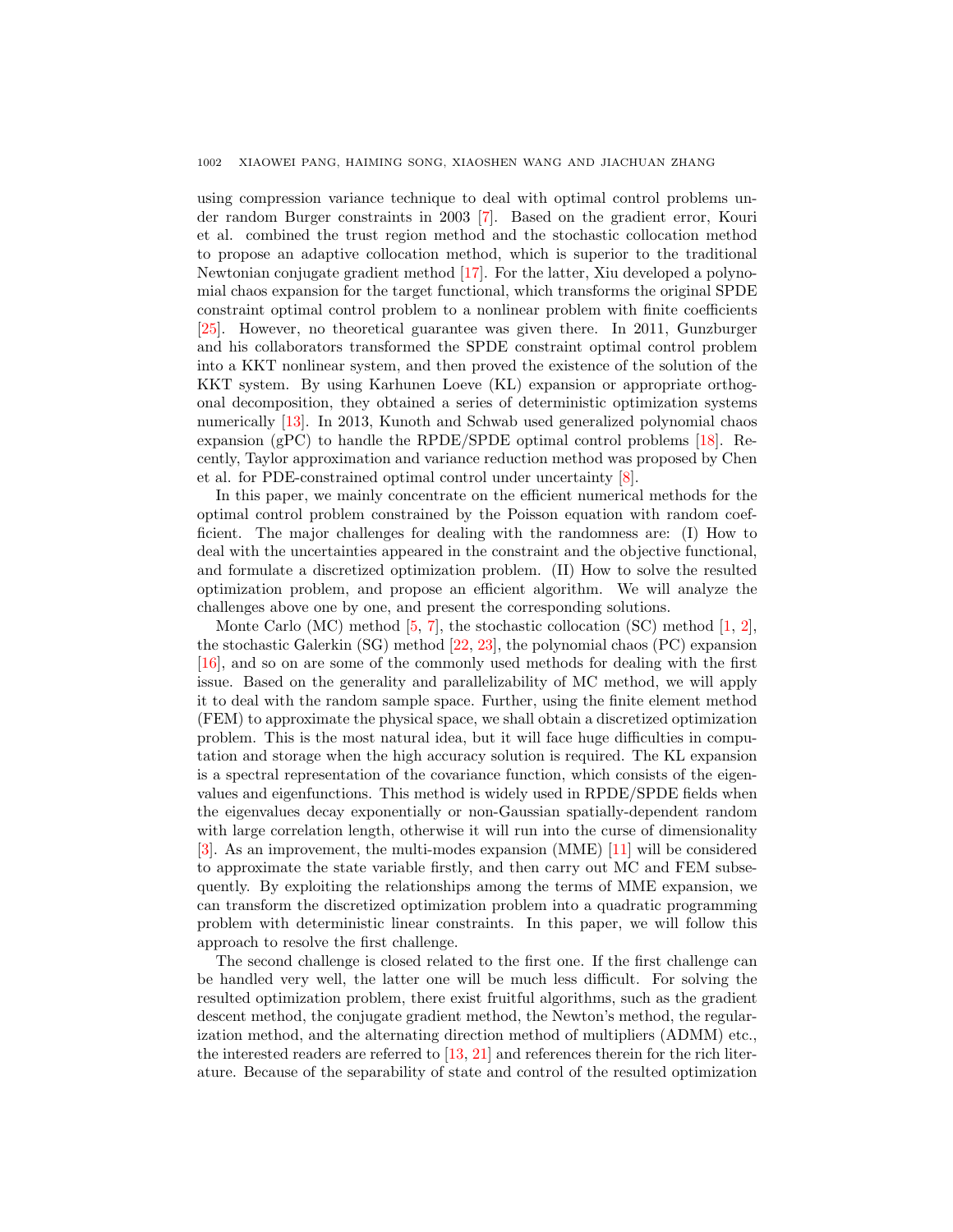problem, ADMM is applied in this paper, which has been used in the optimal control problem with deterministic PDE constraints, and displayed satisfactory results [\[14,](#page-21-9) [26\]](#page-21-2). Moreover, to the best of our knowledge, there is no complete convergence analysis for elliptic RPDE-constrained optimization problems. The existing results merely present the difference between the exact solution and the discretized solution [\[13,](#page-20-1) [19\]](#page-21-10), while the error for solving the optimization problem is ignored. Here, based on the convergence analysis of ADMM in  $[6]$  and the techniques for dealing with the former challenge, the global error estimate in terms of the deviation between objective functionals will be established for our proposed algorithms later.

For the clarity of the structure, the efficient algorithm proposed in this paper is developed by three steps. Firstly, the MC, the FEM, and the ADMM are used sequentially to formulate a primitive algorithm, Algorithm 1, which needs to compute  $M + 1$  inverses of  $N \times N$  matrices, and store  $\mathcal{O}(M + 1)$  matrices (see Section [3\)](#page-4-0), where M and N denote the sample number in probability space and the degree of freedom in physical space, respectively. To reduce the computation cost, we propose algorithm 2, where the MME technique is introduced. Using this algorithm, we only need to compute inverse matrix twice, but still need to store  $\mathcal{O}(M+1)$ matrices (see Section [4\)](#page-9-0). As the last step, by applying the recurrence relation on MME, the random term in the constraint is shifted to the objective functional. Then, based on Algorithm 2, we propose Algorithm 3, in which we only need to compute inverse matrix twice, and store  $\mathcal{O}(1)$  matrices (see Section [5\)](#page-13-0). Naturally, Algorithm 3 reduces the computation cost and storage cost significantly.

The outline of this paper is as follows. In Section [2,](#page-2-0) the model problem, the well-posedness of the solution, and the first order optimal condition of the model problem are introduced. Algorithm 1, 2, 3, and their convergence analyses are presented in Section [3,](#page-4-0) [4,](#page-9-0) and [5,](#page-13-0) respectively. In Section [6,](#page-15-0) numerical simulations are carried out to test the performance of the proposed algorithms. Finally, some conclusion remarks are given in Section [7.](#page-17-0)

<span id="page-2-0"></span>2. Optimal control problem with random coefficient. The model problem, the well-posedness of the studied model, and its corresponding first order optimal condition will be presented in this section.

2.1. The model in concern. For easy of description, most of the notations and definitions used in this paper are adopted from the reference [\[9\]](#page-20-9). We consider the model problem on a polygon  $D \subset \mathbb{R}^2$  with the boundary  $\partial D$ .  $L^p(D)$ ,  $L^p(\partial D)$ ,  $H^p(D)$ , and  $H^p(\partial D)$  denote the Lebesgue integrable function spaces and Hilbert spaces on D and  $\partial D$ , respectively  $(1 \leq p \leq +\infty)$ . In addition, we introduce a standard probability space  $(\Theta, \mathcal{F}, \mathcal{P})$ , and a Bochner space  $L^p(\Theta, X)$  with the norms

$$
||v||_{L^p(\Theta,X)} = \left(\int_{\Theta} ||v(\xi,\cdot)||_X^p d\mathcal{P}(\xi)\right)^{\frac{1}{p}} < \infty, \quad 1 \le p < \infty,
$$
  

$$
||v||_{L^{\infty}(\Theta,X)} = \operatorname{ess} \sup_{\xi \in \Theta} ||v(\xi,\cdot)||_X < \infty,
$$

where X stands for a Hilbert space.

Using the notions above, the Poisson equation constraint optimal control problem with random coefficient and Dirichlet boundary condition could be written as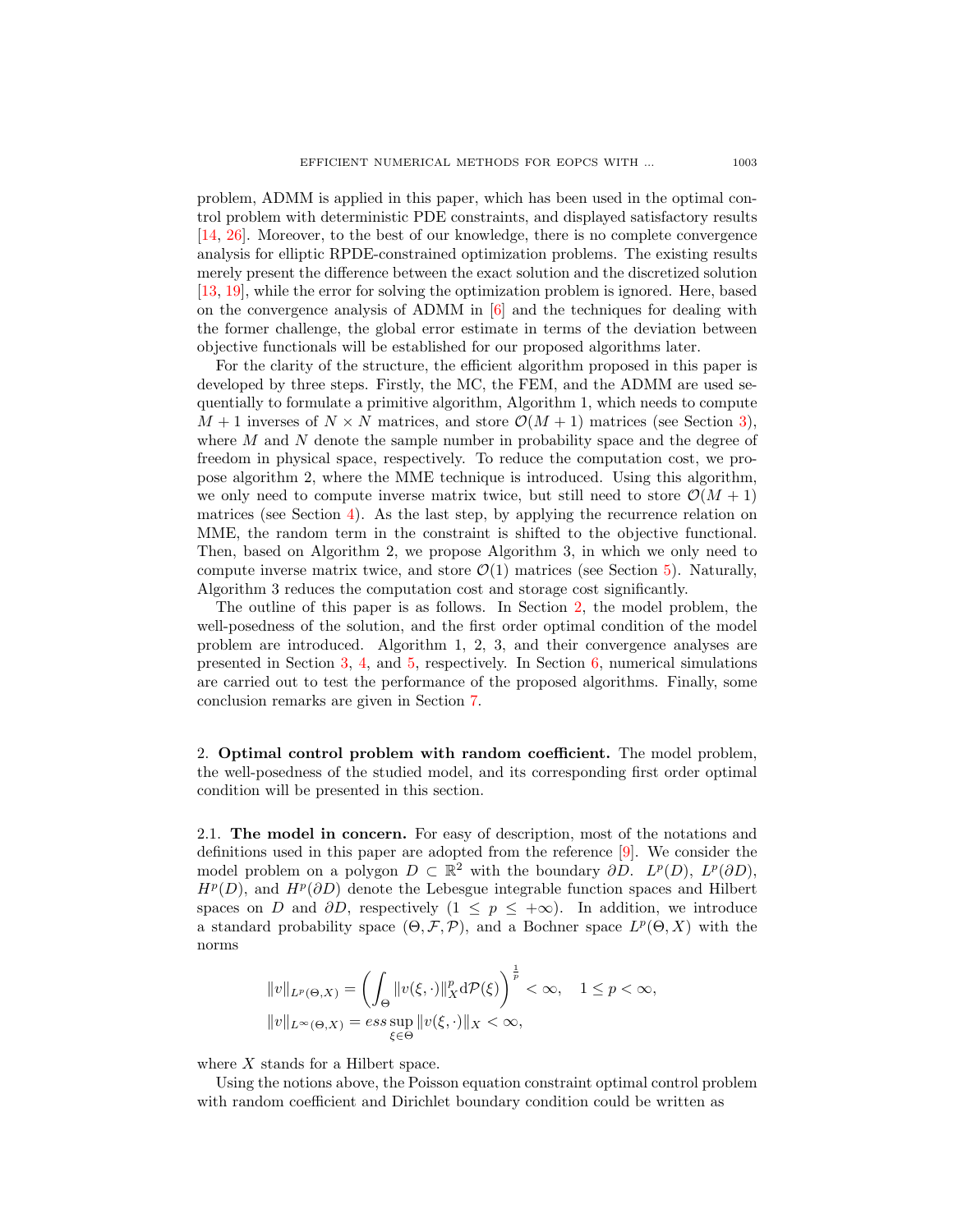(OCP) 
$$
\begin{cases}\n\min_{y \in Y, u \in U} F(y(\xi, x), u(x)) \\
\text{subject to:} \\
\begin{cases}\n-\nabla \cdot (\alpha(\xi, x) \nabla y(\xi, x)) = u(x), & \text{in } D, \\
y(\xi, x) = g(x), & \text{on } \partial D,\n\end{cases}\n\end{cases}
$$

with

<span id="page-3-7"></span>
$$
F(y(\xi, x), u(x)) := \mathbb{E}\Big[\frac{1}{2} \int_D |y(\xi, x) - y_d|^2 \, dx\Big] + \frac{\gamma}{2} \int_D |u(x) - u_d|^2 \, dx,\tag{1}
$$

where  $y_d \in L^2(D)$  and  $u_d \in H^2(D)$  stand for the desirable state variable and the control variable respectively, which are given in advance. The random diffusion coefficient  $\alpha(\xi, x)$  belongs to  $L^2(\Theta, D)$ , where  $\xi$  represents a random sample in  $\Theta$ . The expectation of  $\rho(\xi)$  is defined by  $\mathbb{E}[\rho(\xi)]=$ Θ  $\rho(\xi) dP(\xi)$ , and the boundary condition  $g \in L^2(\partial D)$  is a known function, which is set to be 0 in this paper for simplicity.

The corresponding variational formulation of the Poisson equation with random coefficient is given by: Finding  $y \in L^2(\Theta, H_0^1(D))$ , such that

<span id="page-3-0"></span>
$$
\mathbb{E}[a(y,v)] = \mathbb{E}[(u,v)_{L^2(D)}], \qquad \forall \ v \in L^2(\Theta, H_0^1(D)), \tag{2}
$$

with  $a(y, v) = (\alpha(\xi, x) \nabla y, \nabla v)_{L^2(D)}$ . In order to ensure the well-posedness of the variational formulation [\(2\)](#page-3-0), the following assumptions on  $\alpha$  are needed.

<span id="page-3-1"></span>**Assumption 1.** ([\[3\]](#page-20-6)) The random diffusion coefficient  $\alpha(\xi, x)$  in (OCP) is assumed to be a strongly measurable mapping from  $\Theta$  to  $L^{\infty}(D)$ . And there exist constants  $0 < \alpha_1 < \alpha_2 < \infty$  such that random coefficient  $\alpha(x, \xi)$  is uniformly elliptic, i.e., for every  $\xi \in \Theta$ , there holds

$$
0 < \alpha_1 \le \operatorname{ess\,inf}_D \alpha(\xi, x) \le \|\alpha(\xi, \cdot)\|_{L^\infty(D)} \le \alpha_2 < \infty.
$$

<span id="page-3-3"></span>**Lemma 2.[1](#page-3-1).**  $(2, 4, 12)$  $(2, 4, 12)$  $(2, 4, 12)$  If Assumption 1 holds, then for any given right-hand-side function  $u \in L^2(D)$ , the variational equation [\(2\)](#page-3-0) has a unique solution  $y(\xi, x) \in$  $L^2(\Theta, H_0^1(D)).$  Furthermore, we have the following pointwise  $H^1$ -norm estimate

<span id="page-3-4"></span>
$$
||y(\xi,\cdot)||_{H^1(D)} \le \frac{1}{\alpha_1} ||u||_{H^{-1}(D)} \le \frac{1}{\alpha_1} ||u||_{L^2(D)},
$$
\n(3)

and the global  $L^2$ -error estimate

<span id="page-3-6"></span>
$$
\mathbb{E}\left[\|y\|_{L^2(D)}^2\right] \le C(\alpha) \|u\|_{L^2(D)}^2,
$$
\n(4)

where  $C(\alpha)$  is a positive constant depending on  $\alpha_1$  and  $\alpha_2$ .

2.2. First order optimal condition. For simplicity, the diffusion coefficient  $\alpha(\xi)$ ,  $x)$  in (OCP) is set to be

<span id="page-3-2"></span>
$$
\alpha(\xi, x) = 1 + \varepsilon \sigma(\xi, x),\tag{5}
$$

other cases could be considered similarly. Here,  $\sigma(\xi, x) \in L^2(\Theta, L^{\infty}(D))$  denotes the random process satisfying

$$
\mathcal{P}\{\xi \in \Theta; \|\sigma(\xi, x)\|_{L^{\infty}(D)} \le 1\} = 1,
$$

and  $\varepsilon$  stands for the magnitude of the perturbation. It is not difficult to obtain that the random coefficient  $\alpha$  defined in [\(5\)](#page-3-2) satisfies Assumption [1.](#page-3-1) Therefore, according to Lemma [2.1,](#page-3-3) there exists a linear operator  $T: L^2(D) \to L^2(\Theta, H^1(D))$ , such that

<span id="page-3-5"></span>
$$
y = T(u),\tag{6}
$$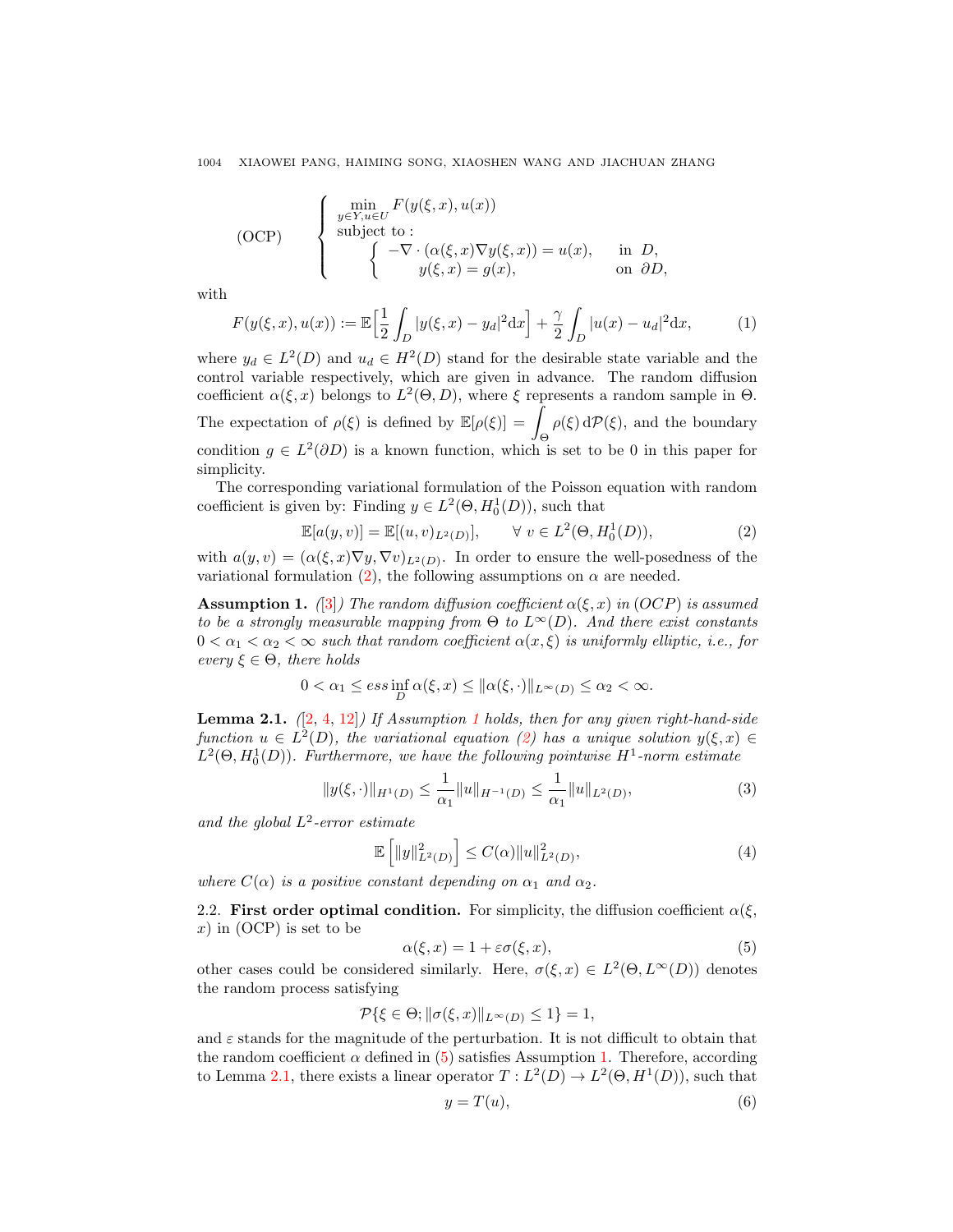where u and y satisfy the variational equation [\(2\)](#page-3-0). Further, it follows from the inequality [\(3\)](#page-3-4) that the following estimate holds,

<span id="page-4-2"></span>
$$
\mathbb{E}\left[\|T(u)\|_{H^1(D)}^j\right] = \mathbb{E}\left[\|y(u)\|_{H^1(D)}^j\right] \le C_1 \|u\|_{L^2(D)}^j,\tag{7}
$$

where  $j = 2$  or 4, and  $C_1$  is a constant depending on the bound of  $\alpha$ .

Therefore, if the state variable space is  $Y = L^2(\Theta, H_0^1(D))$ , and the control variable space is  $U = L^2(D)$ , the optimal control problem (OCP) could be rewritten as

(P) 
$$
\begin{cases} \min_{y \in Y, u \in U} F(y(\xi, x), u(x)) \\ \text{subject to} \quad y(\xi, x) = T(u(x)), \end{cases}
$$

which can also be reformulated as

<span id="page-4-1"></span>
$$
\min_{u \in U} J(u) = \min_{u \in U} F(T(u), u) \n= \min_{u \in U} \left\{ \mathbb{E} \left[ \frac{1}{2} \int_D |T(u) - y_d|^2 dx \right] + \frac{\gamma}{2} \int_D |u - u_d|^2 dx \right\}.
$$
\n(8)

Here, J is a functional from  $L^2(D)$  to R, and the existence and uniqueness results of the solution for (8) could be found in [\[16,](#page-21-8) [19\]](#page-21-10).

Finally, let  $u^*$  be the optimal solution of  $(8)$ . By applying the definition of the Fréchet derivative  $[9]$ , the linearity of the expectation operator  $\mathbb{E}$ , and the solution operator T defined in  $(6)$ , the first order optimal condition of  $(P)$  can be written as

<span id="page-4-4"></span>
$$
J'(u^*) = \mathbb{E}[T^*(T(u^*) - y_d)] + \gamma(u^* - u_d) = 0,
$$
\n(9)

where  $T^*$  is the adjoint operator of  $T$ .

Now, the optimal control problem (P), and its first order optimal condition have all been presented. In the remainder of the paper, we will propose three algorithms for solving the optimal control problem (P) incrementally, and compare them with each other.

<span id="page-4-0"></span>3. FEM-MC-ADMM for the model problem. The first algorithm studied in this paper is presented in this section. The motivation comes from the finite element method (FEM), the Monte Carlo approximation (MC), and the alternating directions method of multipliers (ADMM). We will carry out these techniques sequentially to solve the optimal control problem (P), and present an global error estimate in the form of the deviation between the objective functionals.

3.1. FEM discretization. Let  $\mathcal{K}_h$  be a regular triangulation of the spatial domain D, then the linear finite element function space could be defined by

$$
V_h = \left\{ v_h \in H_0^1(D) \mid v_h|_K \in \mathbb{P}_1(K), \ \forall \ K \in \mathcal{K}_h \right\},\
$$

where  $\mathbb{P}_1$  is the space of polynomials of degree less than or equal to 1. Further, let  $\mathbf{R} = \mathbf{R}(x) = (\phi_1(x), \cdots, \phi_N(x))$  denotes a vector valued function consisting of all the basis functions of  $V_h$ , the state variable  $y(\xi, x) \in L^2(\Theta, H^1(D))$  can be approximated by

<span id="page-4-3"></span>
$$
y_h(\xi, x) = \sum_{i=1}^N y_i(\xi)\phi_i(x) = \mathbf{R} \mathbf{y}(\xi),
$$
 (10)

which belongs to  $Y_h = L^2(\Theta, V_h)$ . Here, the vector  $\mathbf{y}(\xi) = (y_1(\xi), \cdots, y_N(\xi))^T \in$  $\mathbb{R}^N$  for any fixed  $\xi \in \Theta$ .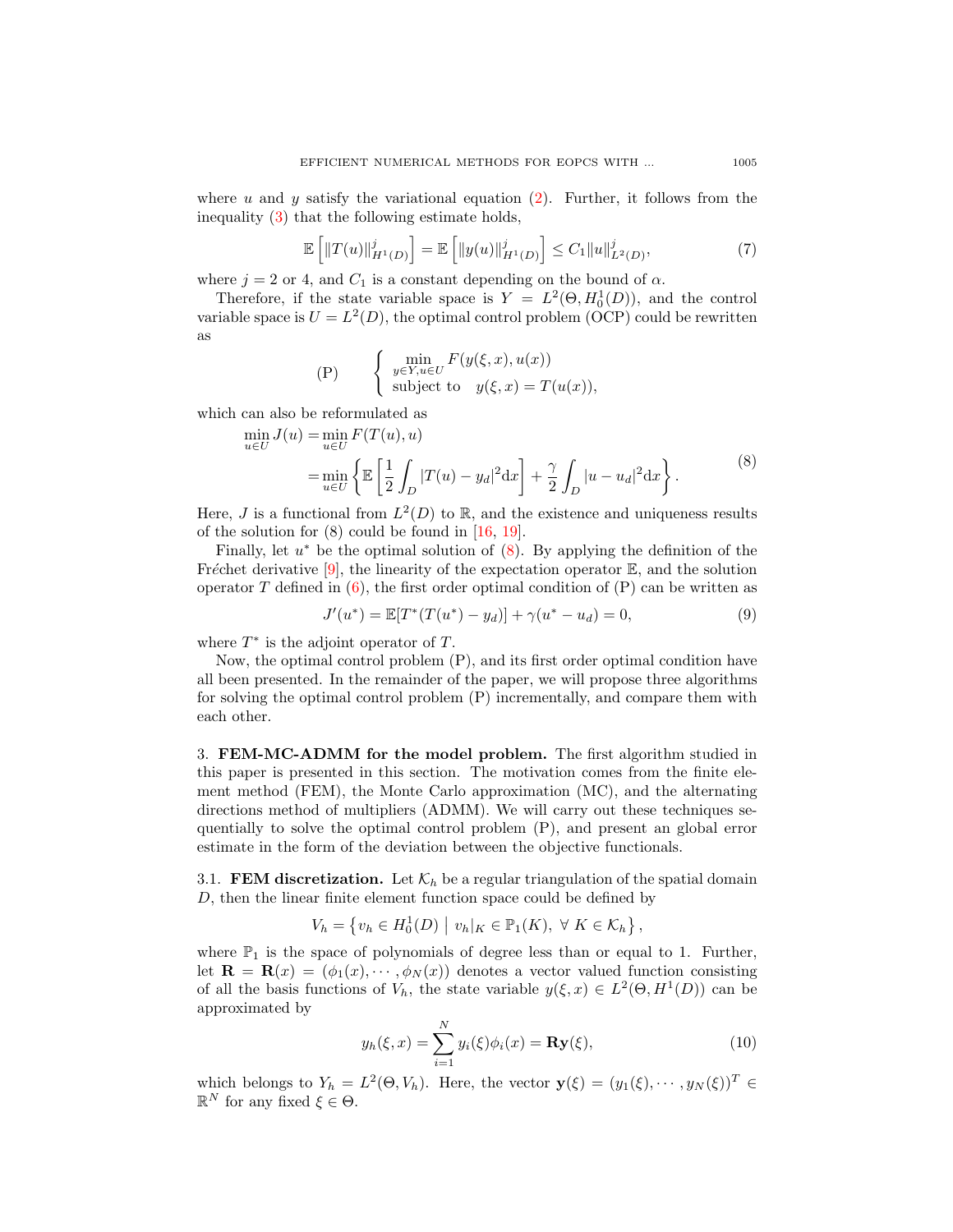Based on above notations, for a fixed sample  $\xi \in \Theta$  and a given control variable  $u \in L^2(D)$ , the FEM approximation for the constraint equation of (OCP) shall be described as : Finding  $y_h(\xi, \cdot) \in V_h$  such that

<span id="page-5-0"></span>
$$
a(y_h(\xi, \cdot), v_h) = (u, v_h)_{L^2(D)}, \quad \forall v_h \in V_h.
$$
\n
$$
(11)
$$

This means there exists an operator  $T_h: L^2(D) \to L^2(\Theta, V_h) \subset L^2(\Theta, H^1(D))$  such that  $y_h = T_h(u)$ . It is easy to see that  $T_h$  is a linear operator.

**Lemma 3.1.** The pathwise FEM discretization  $(11)$  satisfies the following stability estimate: for any fixed sample  $\xi \in \Theta$ .

<span id="page-5-1"></span>
$$
||T_h(u)||_{H^1(D)} = ||y_h(\xi, \cdot)||_{H^1(D)} \le c(\alpha)||u||_{L^2(D)},
$$
\n(12)

where  $c(\alpha)$  depends on  $\alpha$ .

The proof, which will be omitted here, follows from the coerciveness and continuity of the bilinear form  $a(u, v)$ . The interested readers are referred to [\[15\]](#page-21-0).

Now, we generalize the stability estimate of the deterministic problem to the random coefficient case. It is well known that the FEM approximation of  $(2)$  is: Finding  $y_h \in L^2(\Theta, V_h)$  such that

<span id="page-5-2"></span>
$$
\mathbb{E}[a(y_h, v_h)] = \mathbb{E}[(u, v_h)_{L^2(D)}], \quad \forall v_h \in L^2(\Theta, V_h). \tag{13}
$$

By applying the Assumption [1](#page-3-1) and the estimate  $(12)$ , we can derive:

**Lemma 3.2.** For any control variable  $u \in L^2(D)$ , if  $y_h$  is the FEM solution of [\(13\)](#page-5-2), then we have

<span id="page-5-3"></span>
$$
\mathbb{E}\left[\|T_h u\|_{H^1(D)}^j\right] = \mathbb{E}\left[\|y_h\|_{H^1(D)}^j\right] \le C_2 \|u\|_{L^2(D)}^j,
$$
\n(14)

where  $j = 2, 4$ , and  $C_2$  is a positive constant depending on  $\alpha$  and j.

By using the estimates  $(4)$ ,  $(7)$ ,  $(14)$ , the Theorem 4.3 in  $[10]$ , and the triangle inequality, we can obtain the following lemma.

**Lemma 3.3.** ([\[11,](#page-20-7) [19\]](#page-21-10)) If the control variable  $u \in L^2(D)$ , then it holds

<span id="page-5-5"></span>
$$
\left(\mathbb{E}[\|(T - T_h)u\|_{L^2(D)}^j]\right)^{\frac{1}{j}} \le C_3 h^2 \|u\|_{L^2(D)},\tag{15}
$$

where  $j = 2, 4$ , and  $C_3$  is a positive constant independent of the mesh size h.

Similar to  $(10)$ , the control variable u could be approximated by

<span id="page-5-4"></span>
$$
u_h = \mathbf{R} \mathbf{u} \in U_h = V_h,\tag{16}
$$

where  $\mathbf{u} = (u_1, \dots, u_N)^T \in \mathbb{R}^N$ . Substituting the state variable y and the control variable u in  $(P)$  by  $y_h$  and  $u_h$ , respectively, we can get a stochastic optimization problem

$$
\begin{aligned} \n(\mathbf{P}_{1h}) \quad \left\{ \begin{array}{c} \min_{y_h \in Y_h, u_h \in U_h} F(y_h(\xi, x), u_h(x)) \\ \text{subject to} \quad y_h(\xi, x) = T_h(u_h(x)). \end{array} \right. \end{aligned}
$$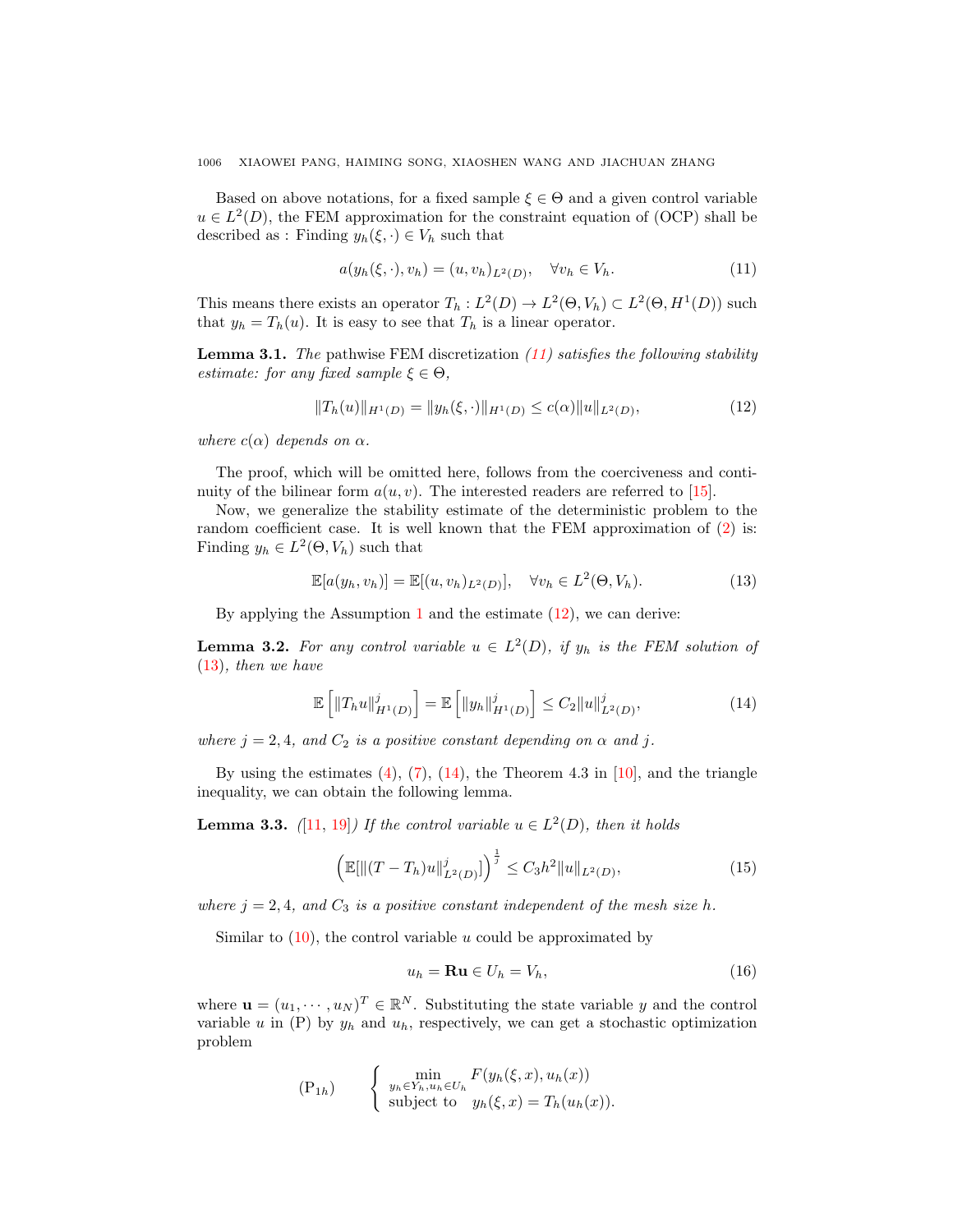3.2. MC approximation. In this subsection, we mainly apply the standard MC method to approximate the expectation  $\mathbb E$  in  $(P_{1h})$ . Let  $\{\xi_j\}_{j=1}^M$   $(M \gg 1)$  be the identically distributed independent samples chosen from the probability space  $(\Theta, \mathcal{F}, P)$ . For any state variable  $y \in L^2(\Theta, H^1(D))$ , by using the law of large numbers and the central limit theorem, we can approximate the expectation  $\mathbb{E}[y_h(\xi, x)]$ by

<span id="page-6-0"></span>
$$
\mathbb{E}_M[y_h(\xi, x)] = \frac{1}{M} \sum_{j=1}^M y_h(\xi_j, x), \qquad (17)
$$

which satisfies the error estimate (cf. [\[4\]](#page-20-10))

<span id="page-6-6"></span>
$$
\left(\mathbb{E}\left[\|\mathbb{E}[y_h] - \mathbb{E}_M[y_h]\|_{L^2(D)}^2\right]\right)^{\frac{1}{2}} \le \frac{1}{\sqrt{M}}\left(\mathbb{E}[\|y_h\|_{L^2(D)}^2]\right)^{\frac{1}{2}}.\tag{18}
$$

Substituting the MC approximation  $(17)$  into  $(P_{1h})$ , we can derive the following discretized optimization problem:

$$
\begin{aligned}\n(\mathbf{P}_{1h}^M) \qquad & \begin{cases}\n\min_{y_h \in Y_h, u_h \in U_h} F_{M,h}(y_h(\xi, x), u_h(x)) \\
\text{subject to} \quad y_h(\xi_j, x) = T_h(\xi_j, u_h(x)), \quad j = 1, \cdots, M,\n\end{cases}\n\end{aligned}
$$

where

<span id="page-6-5"></span>
$$
F_{M,h}(y_h, u_h) = \mathbb{E}_M \left[ \frac{1}{2} \int_D |y_h - y_d|^2 \, dx \right] + \frac{\gamma}{2} \int_D |u_h - u_d|^2 \, dx. \tag{19}
$$

Similar to (P), the optimization problem  $(P_{1h}^M)$  has a unique solution  $u_{M,h}^* \in V_h$ , which satisfies the first order optimal condition

<span id="page-6-1"></span>
$$
\mathbb{E}\left[\mathbb{E}_M[T_h^*(T_h(u_{M,h}^*) - y_d)]\right] + \gamma(u_{M,h}^* - \mathbb{Q}_h u_d) = 0,\tag{20}
$$

where  $T_h^*$  is the adjoint operator of  $T_h$ , and  $\mathbb{Q}_h$  is the  $L^2$  projection operator from  $L^2(D)$  to  $V_h$ .

Using the first order optimal conditions  $(9)$  and  $(20)$ , we can get

<span id="page-6-3"></span>**Lemma 3.4.** ([\[19\]](#page-21-10)) Let  $u^*$  and  $u^*_{M,h}$  be the optimal controls of (P) and  $(P^M_{1h})$ , respectively, we have the following estimate

<span id="page-6-2"></span>
$$
||u^* - u^*_{M,h}||_{L^2(D)} \le \frac{K_1}{\sqrt{M}} + K_2 h^2
$$
\n(21)

with

$$
K_1 = \frac{C}{\gamma} \sqrt[4]{8} \left( \|y_d\|_{L^2(D)} + \|u^*\|_{L^2(D)} \right), K_2 = \frac{C}{\gamma} \left( \|y_d\|_{L^2(D)} + \|u^*\|_{L^2(D)} + \|u_d\|_{L^2(D)} \right),
$$

where the constant  $C$  is independent of  $M$  and  $h$ .

Further, applying the definitions of the functionals  $F(y, u)$  and  $F_{M,h}(y_h, u_h)$ , the operators T and  $T_h$ , and the error estimate [\(21\)](#page-6-2) in Lemma [3.4,](#page-6-3) we can get

<span id="page-6-4"></span>**Theorem 3.5.** Let  $(y^*, u^*)$  and  $(y^*_{M,h}, u^*_{M,h})$  be the optimal solutions of the optimal control problem  $(P)$  and it approximation  $(P_{1h}^M)$ , respectively, then we have

$$
\mathbb{E}\left[|F(y^*,u^*) - F_{M,h}(y_{M,h}^*,u_{M,h}^*)|\right] \le \frac{\bar{K}_1}{\sqrt{M}} + \bar{K}_2 h^2,\tag{22}
$$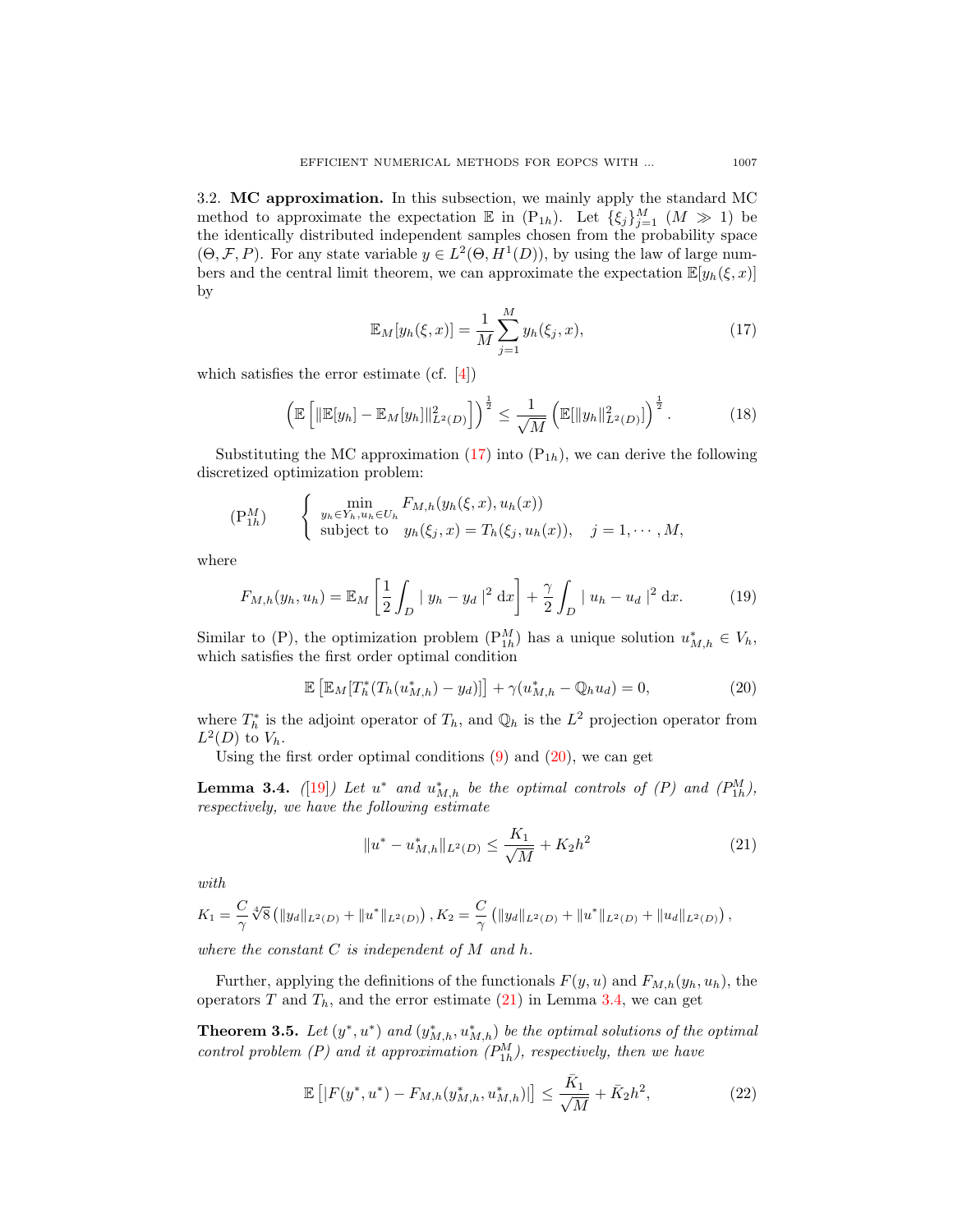where  
\n
$$
\bar{K}_1 = \frac{\sqrt{8}}{2} \left( C_1 \|u^*\|_{L^2(D)} + \|y_d\|_{L^2(D)} \right)^2 + \gamma (\|u^*\|_{L^2(D)} + \|u_d\|_{L^2(D)}) K_1
$$
\n
$$
+ \left( K_1 C_1 C_2 \|u^*\|_{L^2(D)} + K_1 C_2 \|y_d\|_{L^2(D)} \right) + 2\sqrt{2} \left( C_2 K_1 (C_1 \|u^*\|_{L^2(D)} + \|y_d\|_{L^2(D)}) \right) + 2\sqrt{2} \left( (C_1 C_3 \|u^*\|_{L^2(D)} + C_3 \|y_d\|_{L^2(D)} + C_1 C_2 K_2 \|u^*\|_{L^2(D)} \right)
$$
\n
$$
+ C_2 K_2 \|y_d\|_{L^2(D)} + 4\sqrt{2} \left( C_3^2 \|u^*\|^4 + C_2^2 K_2^2 + 2C_2^2 K_1^2 \right),
$$
\n
$$
\bar{K}_2 = \left( (C_1 C_3 \|u^*\|_{L^2(D)} + C_3 \|y_d\|_{L^2(D)} + C_1 C_2 K_2 \|u^*\|_{L^2(D)} + C_2 \|y_d\|_{L^2(D)} K_2 \right)
$$
\n
$$
+ \gamma (\|u^*\|_{L^2(D)} + \|u_d\|_{L^2(D)}) K_2 + 4\sqrt{2} \left( C_3^2 \|u^*\|_{L^2(D)}^4 + C_2^2 K_2^2 \right).
$$

For the sake of structural consideration, we put the proof in Appendix.

3.3. **ADMM** algorithm for  $(\mathbf{P}_{1h}^M)$ . In this subsection, we will introduce the ADMM to solve the optimization problem  $(P_{1h}^M)$ , and present the error estimate of this algorithm. For these purposes, we need to rewrite the optimization problem  $(P_{1h}^M)$  in the matrix-vector form firstly. Replacing  $y_h$  and  $u_h$  in (19) by  $\mathbf{R} \mathbf{y}(\xi)$  and **Ru**, which have been defined in [\(10\)](#page-4-3) and [\(16\)](#page-5-4), the optimization problem  $(P_{1h}^M)$  can be rewritten as

$$
(\widetilde{P}_{1h}^M) \quad \begin{cases} \min_{\mathbf{y}(\xi_j),\mathbf{u}\in\mathbb{R}^N} \mathcal{F}_{M,h}(\mathbf{y}(\xi),\mathbf{u}) \\ \text{subject to } A_1(\xi_j)\mathbf{y}(\xi_j) = B_1\mathbf{u}, \quad j=1,\cdots,M, \end{cases}
$$

where  $\mathcal{F}_{M,h}(\mathbf{y}(\xi), \mathbf{u}) = F_{M,h}(\mathbf{R}\mathbf{y}(\xi), \mathbf{R}\mathbf{u}) = F_{M,h}(y_h, u_h)$ , and

$$
A_1(\xi_j) = (\alpha(\xi_j, x)\nabla\phi_m, \nabla\phi_n)_{L^2(D)} \in \mathbb{R}^{N \times N}, \quad B_1 = (\phi_m, \phi_n)_{L^2(D)} \in \mathbb{R}^{N \times N}.
$$

The augmented Lagrangian functional of the optimization problem  $(\tilde{P}_{1h}^M)$  is

$$
\mathcal{L}_{1\beta}(\mathbf{y}(\xi), \mathbf{u}, \lambda(\xi))
$$
  
=  $\mathcal{F}_{M,h}(\mathbf{y}(\xi), \mathbf{u}) - \mathbb{E}_M [(\lambda(\xi), A_1(\xi)\mathbf{y}(\xi) - B_1\mathbf{u})] + \mathbb{E}_M \left[ \frac{\beta}{2} || A_1(\xi)\mathbf{y}(\xi) - B_1\mathbf{u} ||^2 \right],$ 

where  $\lambda(\xi) \in \mathbb{R}^N$  is the Lagrange multipliers and  $\beta$  denotes the penalty parameter. Here and hereafter, the notation  $(\cdot, \cdot)$  represents the inner product of vectors, and  $\|\cdot\|$  stands for the  $l^2$  norm of a vector. It is clear that the optimization problem  $(\widetilde{P}_{1h}^{M})$  equals the saddle-point problem (cf. [\[21\]](#page-21-1))

<span id="page-7-0"></span>
$$
\min_{\mathbf{y}(\xi), \mathbf{u}} \max_{\lambda(\xi)} \mathcal{L}_{1\beta}(\mathbf{y}(\xi), \mathbf{u}, \lambda(\xi)).
$$
\n(23)

For the saddle-point problem [\(23\)](#page-7-0), the ADMM is an efficient algorithm. We will apply ADMM to solve this problem, and the whole process can be described by

Notice that every iteration of the ADMM has the closed-form solution

<span id="page-7-1"></span>
$$
\mathbf{y}^{t+1}(\xi_j) = (B_1 + \beta A_1(\xi_j)^T A_1(\xi_j))^{-1}
$$
  
\n
$$
(c + \beta A_1(\xi_j)^T B_1 \mathbf{u}^t + A_1(\xi_j)^T \lambda^t(\xi_j)),
$$
  
\n
$$
\mathbf{u}^{t+1} = (\gamma B_1 + \beta B_1^T B_1)^{-1} \mathbb{E}_M [\gamma d + \beta B_1^T A_1(\xi) \mathbf{y}^{t+1}(\xi) - B_1^T \lambda^t(\xi)],
$$
  
\n
$$
\lambda^{t+1}(\xi_j) = \lambda^t(\xi_j) - \beta (A_1(\xi_j) \mathbf{y}^{t+1}(\xi_j) - B_1 \mathbf{u}^{t+1}),
$$
\n(24)

with  $j = 1, \ldots, M$ .

Now, we consider the convergence of the ADMM. It is easy to find that the stiffness matrixs  $A_1(\xi_j)$ ,  $j = 1, ..., M$ , and the mass matrix  $B_1$  are all symmetric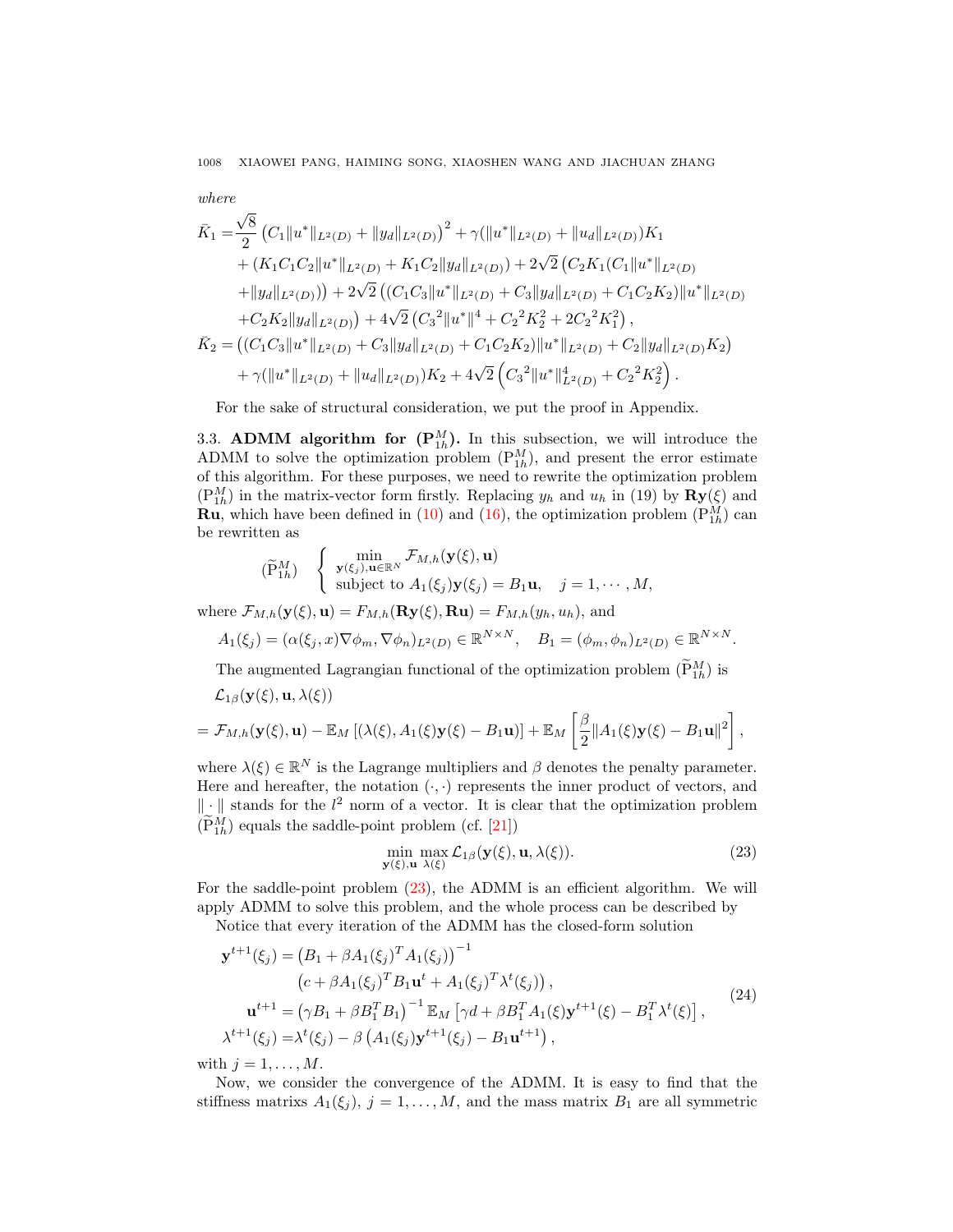## Algorithm 1 FEM-MC-ADMM.

<span id="page-8-1"></span>Begin Let  $t = 0$ , and set the initial values  $\varepsilon_1^0$ ,  $\mathbf{u}^0$ ,  $\{\lambda^0(\xi_j)\}_{j=1}^M$ ; Compute  $c = (y_d, \phi_n(x))_{L^2(D)} \in \mathbb{R}^N$ ,  $d = (u_d, \phi_n(x))_{L^2(D)} \in \mathbb{R}^N$ ; Generate the mass matrix  $B_1$ ; for  $j = 1, 2, \cdots, M$  do Generate the stiff matrix  $A_1(\xi_i)$ ; end for while  $\varepsilon_1^t > \varepsilon_1^0$  do  $\mathbf{y}^{t+1}(\xi_j) = \arg\min_{\mathbf{y}(\xi_j)} \mathcal{L}_{1\beta}(\mathbf{y}(\xi_j), \mathbf{u}^t, \lambda^t(\xi_j)); \quad \text{for } j = 1, \cdots, M;$  $\mathbf{u}^{t+1} = \arg\min_{\mathbf{u}} \mathcal{L}_{1\beta}(\mathbf{y}^{t+1}(\xi), \mathbf{u}, \lambda^t(\xi));$  $\lambda^{t+1}(\xi_j) = \lambda^t(\xi_j) - \beta(A_1(\xi_j)y^{t+1}(\xi_j) - B_1 \mathbf{u}^{t+1});$  for  $j = 1, \dots, M;$ Increment  $t = t + 1$ ; Update  $\varepsilon_1^t = ||\mathbf{u}^{t+1} - \mathbf{u}^t|| + ||\lambda^{t+1} - \lambda^t||;$ end while End

positive definite matrices, and  $\mathcal{F}_{M,h}(\mathbf{y}(\xi), \mathbf{u})$  is a convex functional. For the deterministic case under conditions above, the convergence result has been established in [\[6\]](#page-20-8). Applying the Assumption [1,](#page-3-1) it is not hard to obtain the following convergence result for the random case (cf. [\[20,](#page-21-11) [24\]](#page-21-12)).

<span id="page-8-0"></span>**Lemma 3.6.** For the problem  $(23)$ , after t iterations, the iterate solution of the objective function generated by ADMM converges at the rate  $\mathcal{O}(\frac{1}{t})$ , that is

$$
\mathbb{E}\left[|\mathcal{F}_{M,h}(\mathbf{y}^t,\mathbf{u}^t)-\mathcal{F}_{M,h}(\mathbf{y}_M^*,\mathbf{u}_M^*)|\right] \leq \frac{\bar{K}_3}{t},\tag{25}
$$

where  $(\mathbf{y}_M^*, \ \mathbf{u}_M^*)$  is the theoretical solution of [\(23\)](#page-7-0), and

$$
\bar{K}_3 = \frac{1}{2} \mathbb{E} \left[ \mathbb{E}_M \left[ \left\| \begin{matrix} \mathbf{u}^0 - \mathbf{u}^*_M \\ \lambda^0 - \lambda^* \end{matrix} \right\|_{\tilde{H}_{\beta}} + \frac{1}{\beta} \|\lambda^0\| \right] \right], \tilde{H}_{\beta} = \begin{pmatrix} \beta B_1^{\mathrm{T}} B_1 & 0 \\ 0 & \frac{1}{2\beta} I \end{pmatrix}.
$$

Further, applying the Theorem [3.5,](#page-6-4) the identity

$$
F_{M,h}(y_{M,h}^*, u_{M,h}^*) - F_{M,h}(\mathbf{R} \mathbf{y}^t, \mathbf{R} \mathbf{u}^t) = \mathcal{F}_{M,h}(\mathbf{y}_M^*, \mathbf{u}_M^*) - \mathcal{F}_{M,h}(\mathbf{y}^t, \mathbf{u}^t),
$$

the Lemma [3.6,](#page-8-0) and the triangle inequality, we can get the global error estimate.

Theorem 3.7. A global error estimate for Algorithm 1 is as follows:

$$
\mathbb{E}\left[|F(y^*,u^*) - F_{M,h}(\mathbf{R}y^t,\mathbf{R}u^t)|\right] \le \frac{\bar{K}_1}{\sqrt{M}} + \bar{K}_2h^2 + \frac{\bar{K}_3}{t}.\tag{26}
$$

From Algorithm 1, we can see that the stiffness matrix  $A_1(\xi)$  is a random one, which needs to be computed and stored for every sample  $\xi_j$ ,  $j = 1, ..., M$ . The cost to compute  $A_1(\xi)$  and the mass matrix  $B_1$  is  $\mathcal{O}((M+1)N^2)$ . In addition, from the closed form solutions [\(24\)](#page-7-1), we also need to calculate and save the inverse matric  $(\gamma B_1 + \beta B_1^T B_1)^{-1}$ , and the inverse matrices  $(B_1 + \beta A_1(\xi_j)^T A_1(\xi_j))^{-1}$  for all the samples. Thus, we must compute  $M + 1$  inverses of  $N \times N$  matrices, which will cost a large amount of memory and computation time.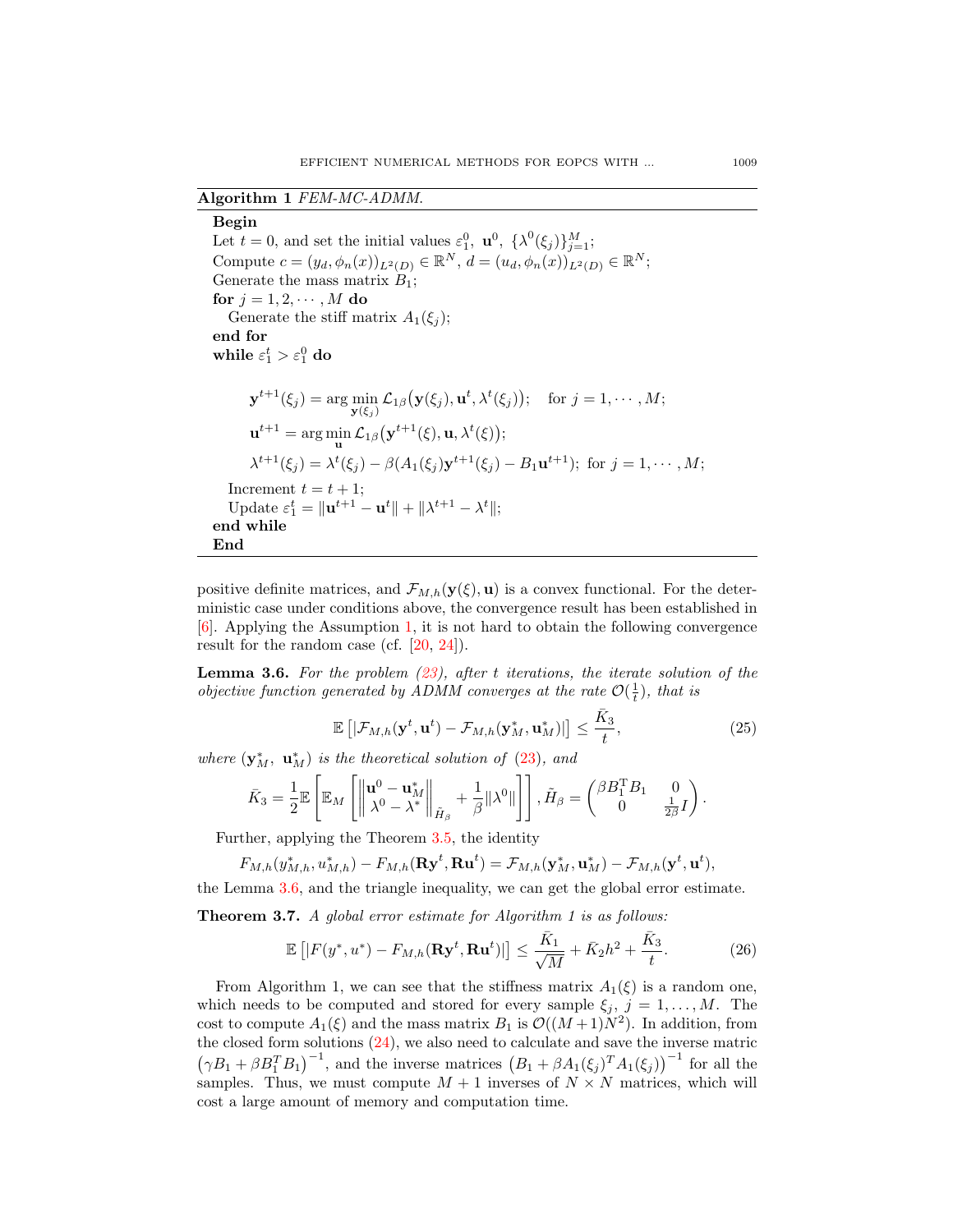<span id="page-9-0"></span>4. MME-FEM-MC-ADMM for the model problem. To reduce the computational cost in Algorithm 1, we shall introduce the multi-modes expansion (MME), and propose a new algorithm. The main idea is to approximate the state variable by MME technique, and then transform the original constraint in Algorithm 1 and thus shift the randomness to the right hand side mass matrix. The advantage is that we can calculate the expectation of the right hand side random matrix in advance, then compute and store the inverse of the matrix only once, which could reduce the computational cost significantly.

4.1. Multi-modes expansion. The multi-modes expansion for the state variable y can be expressed as (cf.  $[11]$ )

<span id="page-9-1"></span>
$$
y = \sum_{q=0}^{\infty} \varepsilon^q y_q,
$$
\n(27)

where  $\varepsilon$  is the magnitude of the perturbation defined in [\(5\)](#page-3-2), and  $y_q \in L^2(\Theta, H_0^1(D))$ . Substituting [\(27\)](#page-9-1) into the state equation of the optimal control problem (OCP), and comparing the coefficients of the powers of  $\varepsilon$ , we could get the following Poisson equations in recursive form.

<span id="page-9-2"></span>
$$
-\Delta y_0 = u, \qquad \text{in } D,
$$
  
\n
$$
-\Delta y_q = \nabla \cdot (\sigma(\xi, \cdot) \nabla y_{q-1}), \quad \text{in } D, \qquad \forall q \ge 1,
$$
  
\n
$$
y_q = 0, \qquad \text{on } \partial D, \qquad \forall q \ge 0.
$$
\n(28)

It is apparent that the relationship between  $y_0$  and u is deterministic, so we can solve the equations [\(28\)](#page-9-2) by recursion for  $q \geq 1$ . The well-posedness of the MME solutions has been established in Theorem 3.1 of the reference [\[11\]](#page-20-7).

<span id="page-9-3"></span>**Lemma 4.1.** The equations [\(28\)](#page-9-2) has a unique solution  $y_q \in L^2(\Theta, H_0^1(D))$ . Besides, for any  $q \geq 0$ , if  $y_q \in L^2(\Theta, H^2(D))$ , then the following energy estimate holds

$$
\mathbb{E}\left[\|y_q\|_{H^2(D)}^2\right] \le c(\alpha)^{q+1} \|u\|_{L^2(D)}^2,
$$
\n(29)

where  $c(\alpha)$  is given by [\(12\)](#page-5-1) and is independent of q and  $\varepsilon$ .

For the purpose of numerical solution, we truncate the expression [\(27\)](#page-9-1) after the first Q terms, and denote it by

<span id="page-9-5"></span>
$$
y^Q = \sum_{q=0}^{Q-1} \varepsilon^q y_q.
$$
 (30)

<span id="page-9-4"></span>**Lemma 4.2.** ([\[11\]](#page-20-7)) If the perturbation magnitude  $\varepsilon < \min\{1, c(\alpha)^{-\frac{1}{2}}\}$ , then we have

$$
\lim_{Q \to \infty} \mathbb{E} \|y - y^Q\|_{L^2(D)} = 0.
$$

Lemma [4.1](#page-9-3) shows that the problem [\(28\)](#page-9-2) is well-posed, and Lemma [4.2](#page-9-4) shows that the expression  $(30)$  is an approximation of the state variable y. Based on these facts, there must exist a linear operator  $T^{Q}: L^{2}(D) \to L^{2}(\Theta, H^{1}(D))$  such that

<span id="page-9-6"></span>
$$
y^Q = T^Q(u). \tag{31}
$$

Feng et al. [\[11\]](#page-20-7) showed that the truncation error of MME after Q terms is  $\mathcal{O}(\varepsilon^Q)$ .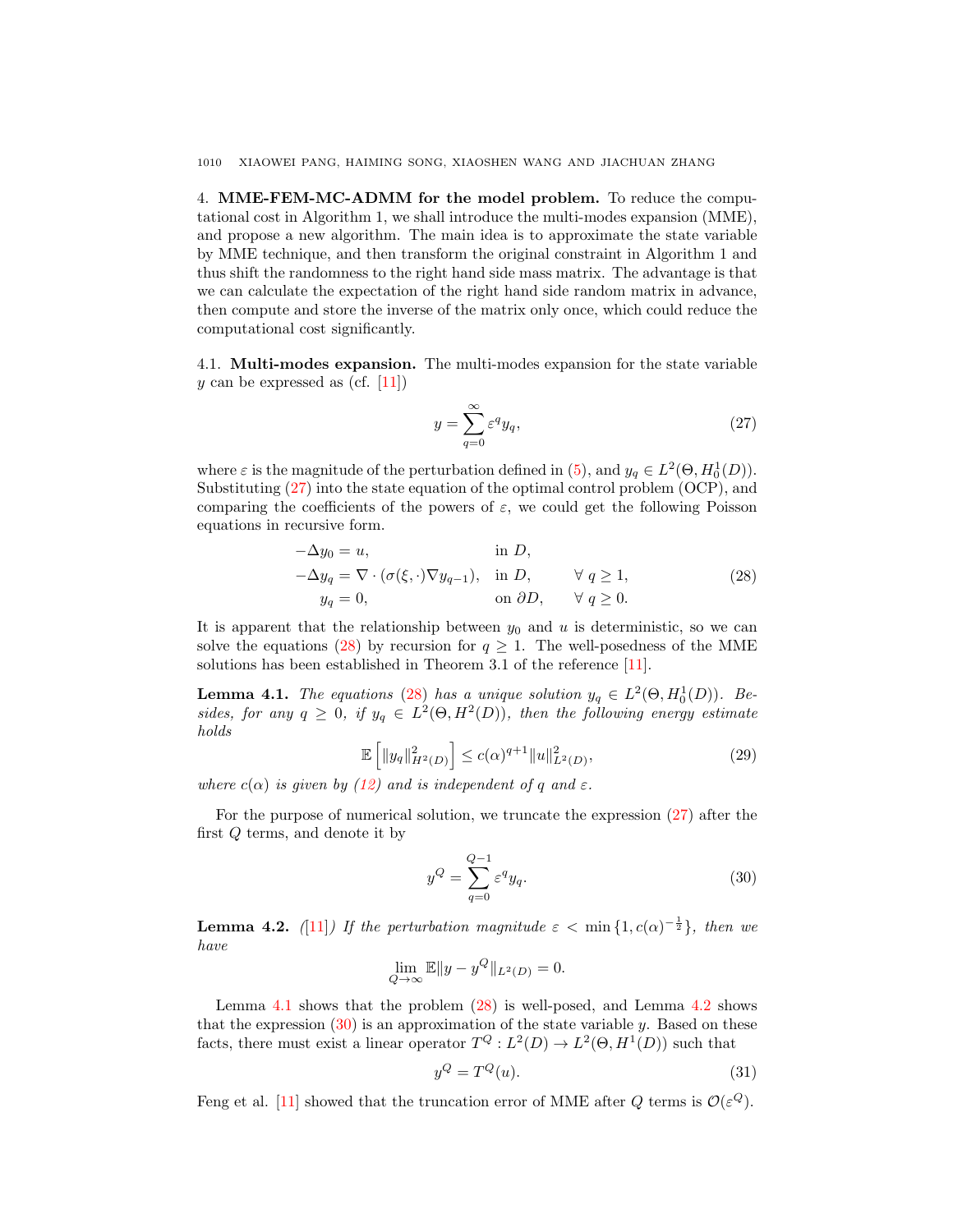**Lemma 4.3.** Under the assumptions of Lemma [4.1](#page-9-3) and Lemma [4.2,](#page-9-4) it holds that

<span id="page-10-0"></span>
$$
\left(\mathbb{E}\left[\|(T-T^Q)u\|_{L^2(D)}^j\right]\right)^{\frac{1}{j}} = \left(\mathbb{E}\left[\|y-y^Q\|_{L^2(D)}^j\right]\right)^{\frac{1}{j}} \le C_4\varepsilon^Q \|u\|_{L^2(D)},\tag{32}
$$

where  $j = 2$  or 4,  $C_4$  is a positive constant depending on  $\alpha$ , Q and j.

4.2. FEM and MC approximation. In this subsection, we will apply FEM to discretize  $y_q(q \geq 0)$  on physical space, and MC method to approximate the expectation  $E$  on probability space. Then the discretized optimization problem, its first order optimal condition, and the convergence analysis for the proposed approach will be presented sequentially.

For any fixed  $\xi \in \Theta$ , the FEM approximation of  $y_q(\xi, x)$  in [\(28\)](#page-9-2) can be written as

<span id="page-10-7"></span>
$$
y_{q,h}(\xi, x) = \sum_{i=1}^{N} y_{q,i}(\xi)\phi_i(x) = \mathbf{R} \mathbf{y}_q(\xi), \quad q \ge 0,
$$
 (33)

where  $y_{q}(\xi) \in \mathbb{R}^{N}$ . Naturally, the truncated MME state  $y^{Q}(\xi, x)$  could be approximated by

<span id="page-10-3"></span>
$$
y_h^Q(\xi, x) = \sum_{q=0}^{Q-1} \varepsilon^q y_{q,h}(\xi, x) = \mathbf{R} \sum_{q=0}^{Q-1} \varepsilon^q \mathbf{y}_q(\xi) = \mathbf{R} \mathbf{y}^Q(\xi).
$$
 (34)

And the variational formulation of the constraint equation in the truncated MME form is given by: For each  $\xi \in \Theta$ , find  $y_h^Q(\xi, x) \in L^2(\Theta, V_h)$  such that

<span id="page-10-6"></span>
$$
(\nabla y_{0,h}(x), \nabla v_h(x))_{L^2(D)} = (u(x), v_h(x))_{L^2(D)},
$$
  
\n
$$
(\nabla y_{q,h}(\xi, x), \nabla v_h(x))_{L^2(D)} = (\sigma(\xi, x) \nabla y_{q-1,h}(\xi, x), \nabla v_h(x))_{L^2(D)},
$$
\n(35)

for any  $v_h(x) \in V_h$ , where  $q = 1, \ldots, Q - 1$ . Similar to [\(31\)](#page-9-6), there exists a linear operator  $T_h^Q: L^2(D) \to L^2(\Theta, V_h) \subset L^2(\Theta, H^1(D))$  such that

<span id="page-10-4"></span>
$$
y_h^Q = T_h^Q(u). \tag{36}
$$

<span id="page-10-2"></span>**Lemma 4.4.** (cf. [\[11\]](#page-20-7)) Under the assumption of Lemma [4.2,](#page-9-4) for  $i = 2, 4$  we have the following stability estimate

$$
\mathbb{E}\left[\|T_h^Q u\|_{L^2(D)}^j\right] = \mathbb{E}\left[\|y_h^Q(u)\|_{L^2(D)}^j\right] \le C_5 \|u\|_{L^2(D)}^j,\tag{37}
$$

and the error estimate

<span id="page-10-1"></span>
$$
\left(\mathbb{E}\left[\|(T^{Q} - T_{h}^{Q})u\|_{L^{2}(D)}^{j}\right]\right)^{\frac{1}{j}}\n= \left(\mathbb{E}\left[\|y^{Q} - y_{h}^{Q}\|_{L^{2}(D)}^{j}\right]\right)^{\frac{1}{j}} \leq C_{6}h^{2}\|u\|_{L^{2}(D)},
$$
\n(38)

where  $C_5$  and  $C_6$  are constants depending on  $\varepsilon$  and  $Q$ .

Further, applying the triangle inequality, the estimates [\(32\)](#page-10-0) and [\(38\)](#page-10-1), we have the following error estimate.

<span id="page-10-5"></span>**Lemma 4.5.** Under the conditions of Lemma  $4.1$  and Lemma  $4.4$ , we have the following estimate

$$
\left(\mathbb{E}\left[\|(T-T_h^Q)u\|_{L^2(D)}^j\right]\right)^{\frac{1}{j}} \le C(\varepsilon^Q + h^2)\|u\|_{L^2(D)},\tag{39}
$$

where  $j = 2$  or 4.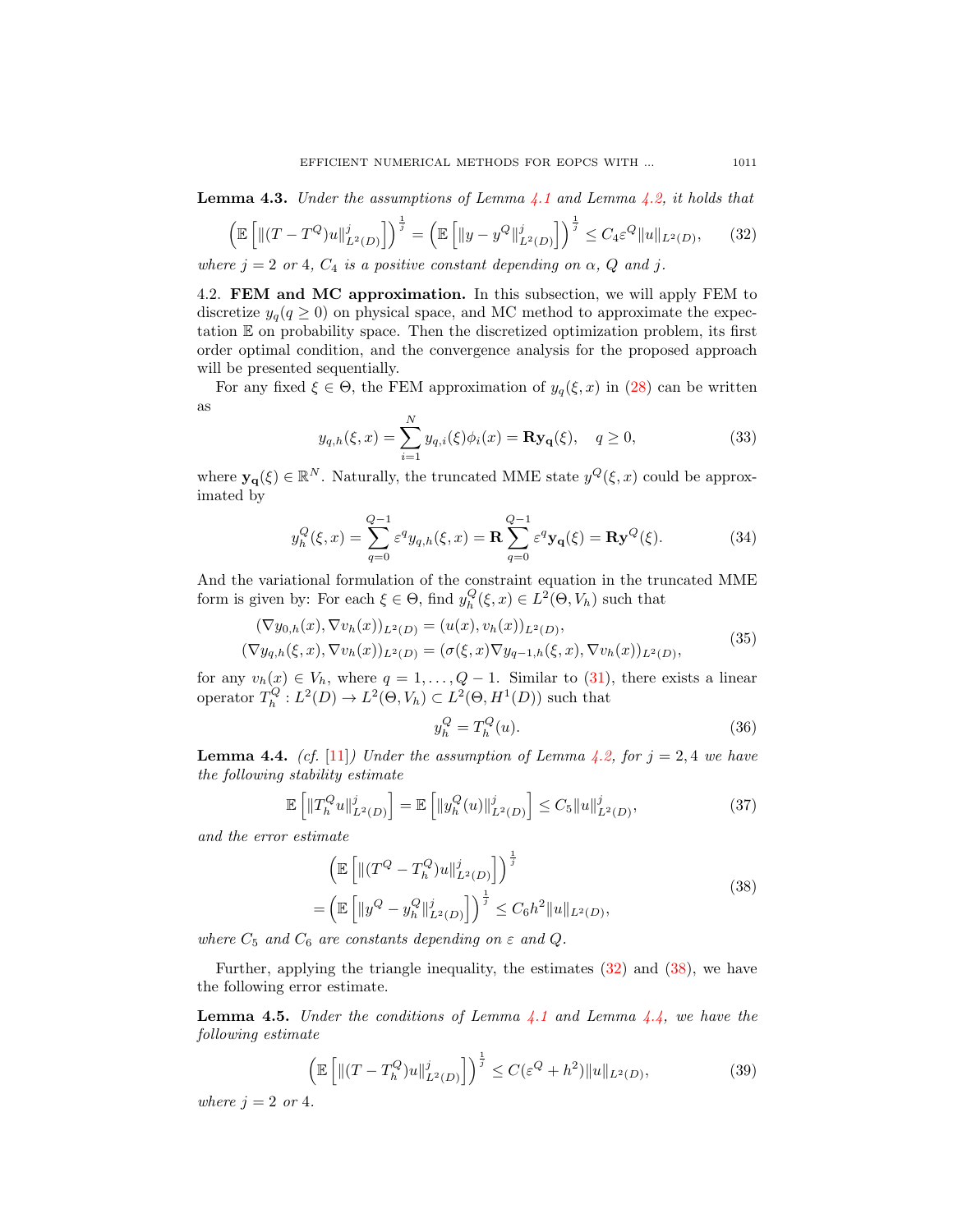By arguments similar to the ones used to get the optimization problem (19), applying the expressions  $(16)$ ,  $(34)$  and  $(36)$ , the original problem  $(P)$  could be approximated by

$$
\begin{aligned} \text{(P2hQ)} \quad & \begin{cases} \min_{y_h^Q(\xi) \in Y_h, u_h \in U_h} F_{M,h}(y_h^Q(\xi, x), u_h) \\ \text{subject to } y_h^Q(\xi_j, x) = (T_h^Q(u_h))(\xi, x_j) & j = 1, \cdots, M, \end{cases} \end{aligned}
$$

where  $F_{M,h}$  has been given in [\(19\)](#page-6-5). Similar to  $(\mathbb{P}_{1h}^M)$ , the optimization problem  $(\mathbb{P}_{2h}^Q)$ has a unique solution  $u_{M,h}^{Q*} \in V_h$ , which satisfies the first order optimal condition

<span id="page-11-0"></span>
$$
\mathbb{E}\left[\mathbb{E}_M\left[T_h^{Q*}(T_h^Q u_{M,h}^{Q*} - y_d)\right]\right] + \gamma(u_{M,h}^{Q*} - \mathbb{Q}_h u_d) = 0. \tag{40}
$$

Using the first order optimal conditions  $(9)$  and  $(40)$ , we have

**Lemma 4.6.** (cf.  $[19]$ ) Under the conditions of Lemma [4.1-](#page-9-3)[4.5,](#page-10-5) the following error estimate

$$
||u^* - u_{M,h}^{Q*}||_{L^2(D)} \le \frac{\widetilde{C}_1}{\sqrt{M}} + \widetilde{C}_2 \varepsilon^Q + \widetilde{C}_3 h^2,
$$
\n(41)

holds, where

$$
\widetilde{C}_1 = \frac{\sqrt[4]{8}}{\gamma} C_5 \left( C_5 \| u^* \|_{L^2(D)} + \| y_d \|_{L^2(D)} \right),
$$
\n
$$
\widetilde{C}_2 = \frac{CC_4}{\gamma} \left( \| y_d \|_{L^2(D)} + (C_1 + C_5) \| u^* \|_{L^2(D)} \right),
$$
\n
$$
\widetilde{C}_3 = C \| u_0 \|_{L^2(D)} + \frac{1}{\gamma} CC_5 \left( \| y_d \|_{L^2(D)} + (C_1 + C_5) \| u^* \|_{L^2(D)} \right).
$$

Similar to Theorem [3.5,](#page-6-4) we can get the error estimate on the difference of the objective functionals, as follows

<span id="page-11-1"></span>**Theorem 4.7.** Let  $(y^*, u^*)$  and  $(y_{M,h}^{Q^*}, u_{M,h}^{Q^*})$  be the optimal solutions of the optimal control problem (P) and its approximation  $(P_{2h}^Q)$ , respectively, then we have

$$
\mathbb{E}\left[|F(y^*,u^*) - F_{M,h}(y_{M,h}^{Q*}, u_{M,h}^{Q*})|\right] \le \frac{\bar{C}_1}{\sqrt{M}} + \bar{C}_2 \varepsilon^Q + \bar{C}_3 h^2,\tag{42}
$$

where

$$
\bar{C}_{1} = \gamma(\|u^{*}\|_{L^{2}(D)} + \|u_{d}\|_{L^{2}(D)})\tilde{C}_{1} + \frac{\sqrt{8}}{2}\left(C_{1}\|u^{*}\|_{L^{2}(D)} + \|y_{d}\|_{L^{2}(D)}\right)^{2} \n+ (C_{1}C_{5}\|u^{*}\|_{L^{2}(D)} + C_{5}\|y_{d}\|_{L^{2}(D)})\tilde{C}_{1} + 2\sqrt{2}(C_{1}\|u^{*}\|_{L^{2}(D)} + \|y_{d}\|_{L^{2}(D)})C_{2}\tilde{C}_{1},
$$
\n
$$
\bar{C}_{2} = \gamma(\|u^{*}\|_{L^{2}(D)} + \|u_{d}\|_{L^{2}(D)})\tilde{C}_{2} + ((C_{1}C\|u^{*}\|_{L^{2}(D)} + C_{3}\|y_{d}\|_{L^{2}(D)}))\|u^{*}\|_{L^{2}(D)} \n+ 2\sqrt{2}(C_{1}\|u^{*}\|_{L^{2}(D)} + \|y_{d}\|_{L^{2}(D)})C_{2}\tilde{C}_{2} + (C_{1}C_{5}\|u^{*}\|_{L^{2}(D)} + C_{5}\|y_{d}\|_{L^{2}(D)})\tilde{C}_{2}),
$$
\n
$$
\bar{C}_{3} = \gamma(\|u^{*}\|_{L^{2}(D)} + \|u_{d}\|_{L^{2}(D)})\tilde{C}_{3} + ((C_{1}C\|u^{*}\|_{L^{2}(D)} + C_{3}\|y_{d}\|_{L^{2}(D)})\|u^{*}\|_{L^{2}(D)} + (C_{1}C_{5}\|u^{*}\|_{L^{2}(D)} + C_{5}\|y_{d}\|_{L^{2}(D)})\tilde{C}_{3}) + 4\sqrt{2}\tilde{C}_{3}^{2}.
$$

The proof is similar to Theorem [3.5,](#page-6-4) we omit it here.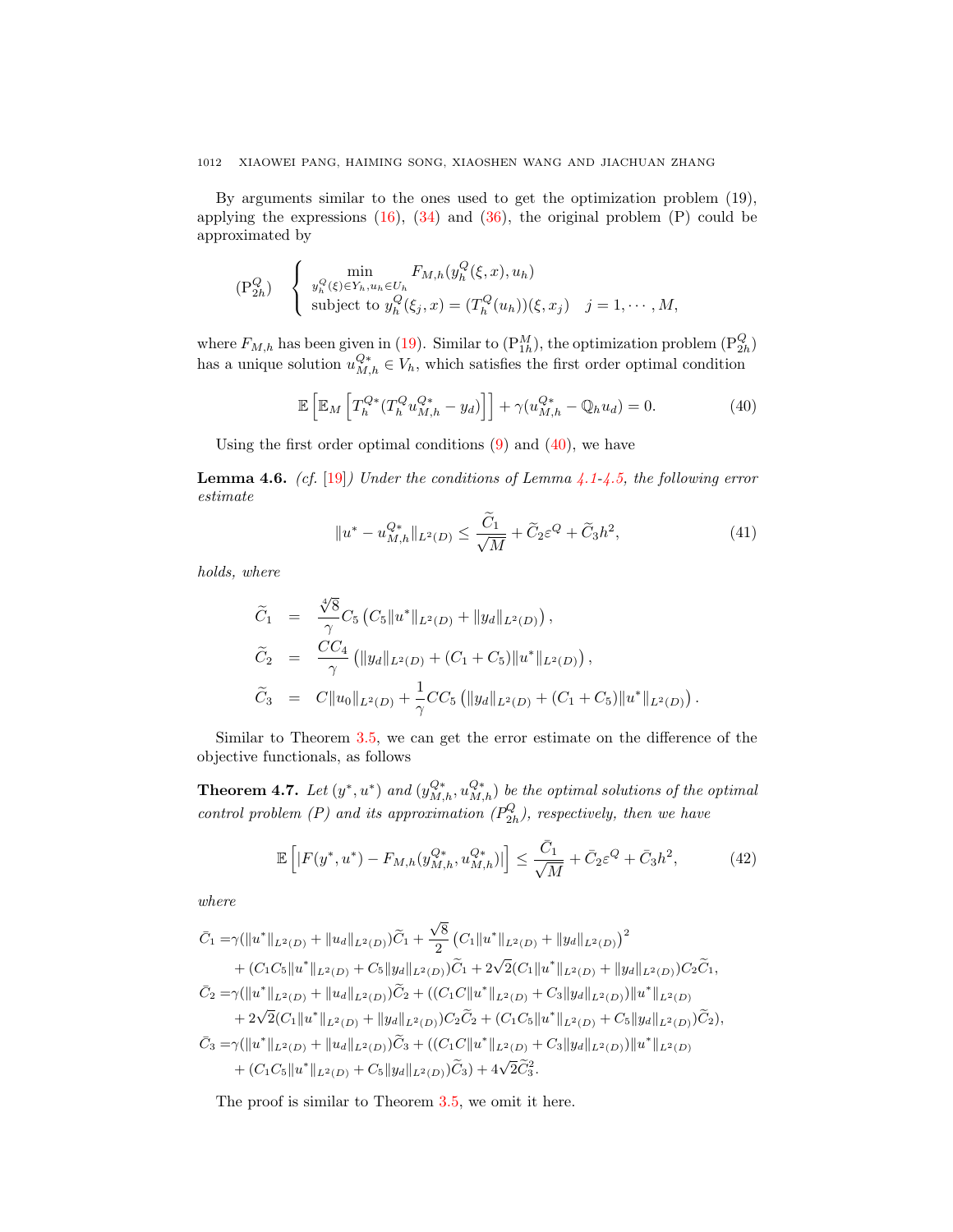4.3. **ADMM algorithm for**  $(\mathbf{P}_{2h}^Q)$ **.** In this subsection, the ADMM algorithm for solving the optimization problem  $(P_{2h}^Q)$  will be presented. In order to describe the algorithm clearly, we simplify  $(\mathbf{P}_{2h}^Q)$  firstly.

Substituting the control variable u in the variational formulation [\(35\)](#page-10-6) by  $u_h$  de-fined in [\(16\)](#page-5-4), and using the definition [\(33\)](#page-10-7) on  $y_{q,h}$ , the constraint of the optimization problem  $(\mathbb{P}_{2h}^Q)$  could be rewritten as

<span id="page-12-0"></span>
$$
A_2 \mathbf{y}_0 = B_1 \mathbf{u}, \quad A_2 \mathbf{y}_q(\xi) = B_0(\xi) \mathbf{y}_{q-1}(\xi), \ \forall \ q \ge 1,
$$
\n(43)

with

 $A_2 = (\nabla \phi_m, \nabla \phi_n)_{L^2(D)}, \ B_1 = (\phi_m, \phi_n)_{L^2(D)}, \text{ and } B_0(\xi) = (\sigma(\xi) \nabla \phi_m, \nabla \phi_n)_{L^2(D)}.$ Applying the definition of  $y_h^Q$  in [\(34\)](#page-10-3), we know that

$$
A_2 \mathbf{y}^Q(\xi) = \sum_{q=0}^{Q-1} \varepsilon^q A_2 \mathbf{y}_q(\xi).
$$

Further, combining above equality with the equations [\(43\)](#page-12-0), the relation between state variable  $y^{Q}(\xi)$  and control variable **u** can be given by

$$
A_2 \mathbf{y}^Q(\xi) = B_2(\xi) \mathbf{u},
$$

where

$$
B_2(\xi) = \begin{cases} B_1, & Q = 1, \\ (I + \varepsilon B_0(\xi) A_2^{-1}) B_1, & Q = 2, \\ (I + (\varepsilon B_0(\xi))(I + \varepsilon A_2^{-1} B_0(\xi)) A_2^{-1}) B_1, & Q = 3. \end{cases}
$$

Therefore, the optimization problem  $(P_{2h}^Q)$  can be reformulated as:

$$
(\widetilde{P}_{2h}^Q) \qquad \begin{cases} \min_{\mathbf{y}^Q(\xi),\mathbf{u}\in\mathbb{R}^N} \mathcal{F}_{M,h}(\mathbf{y}^Q(\xi),\mathbf{u})\\ \text{subject to} \quad A_2\mathbf{y}^Q(\xi_j) = B_2(\xi_j)\mathbf{u}, \quad j=1,\cdots,M, \end{cases}
$$

where the functional  $\mathcal{F}_{M,h}$  is defined in (23).

The optimization problem  $(\tilde{P}_{2h}^Q)$  is equivalent to the saddle point problem

<span id="page-12-1"></span>
$$
\min_{\mathbf{y}^{Q}(\xi),\mathbf{u}} \max_{\lambda(\xi)} \mathcal{L}_{2\beta}(\mathbf{y}^{Q}(\xi),\mathbf{u},\lambda(\xi)),
$$
\n(44)

with the augmented Lagrangian function

$$
\mathcal{L}_{2\beta}(\mathbf{y}^{Q}(\xi), \mathbf{u}, \lambda(\xi))
$$
\n
$$
= \mathcal{F}_{M,h}(\mathbf{y}^{Q}(\xi), \mathbf{u}) - \mathbb{E}_M\left[ (\lambda(\xi), A_2 \mathbf{y}^{Q}(\xi) - B_2(\xi)\mathbf{u}) \right]
$$
\n
$$
+ \mathbb{E}_M \left[ \frac{\beta}{2} \| A_2 \mathbf{y}^{Q}(\xi) - B_2(\xi)\mathbf{u} \|^2 \right],
$$

where  $\lambda(\xi) \in \mathbb{R}^N$  is the Lagrange multipliers and  $\beta$  denotes the penalty parameter.

Now, the ADMM algorithm for solving the saddle point problem [\(44\)](#page-12-1) could be described by

The ADMM process has the following closed form solutions

<span id="page-12-2"></span>
$$
\mathbf{y}^{Q,t+1}(\xi_j) = (B_1 + \beta A_2^T A_2)^{-1} (c + \beta A_2^T B_2(\xi_j) \mathbf{u}^t + A_2^T \lambda^t(\xi_j)),
$$
  
\n
$$
\mathbf{u}^{t+1} = (\gamma B_1 + \beta \mathbb{E}_M [B_2(\xi)^T B_2(\xi)])^{-1}
$$
  
\n
$$
\mathbb{E}_M [\gamma d + B_2(\xi)^T (\beta A_2 \mathbf{y}^{Q,t+1}(\xi) - \lambda^t(\xi))],
$$
  
\n
$$
\lambda^{t+1}(\xi_j) = \lambda^t(\xi_j) - \beta (A_2 \mathbf{y}^{Q,t+1}(\xi_j) - B_2(\xi) \mathbf{u}^{t+1}),
$$
\n(45)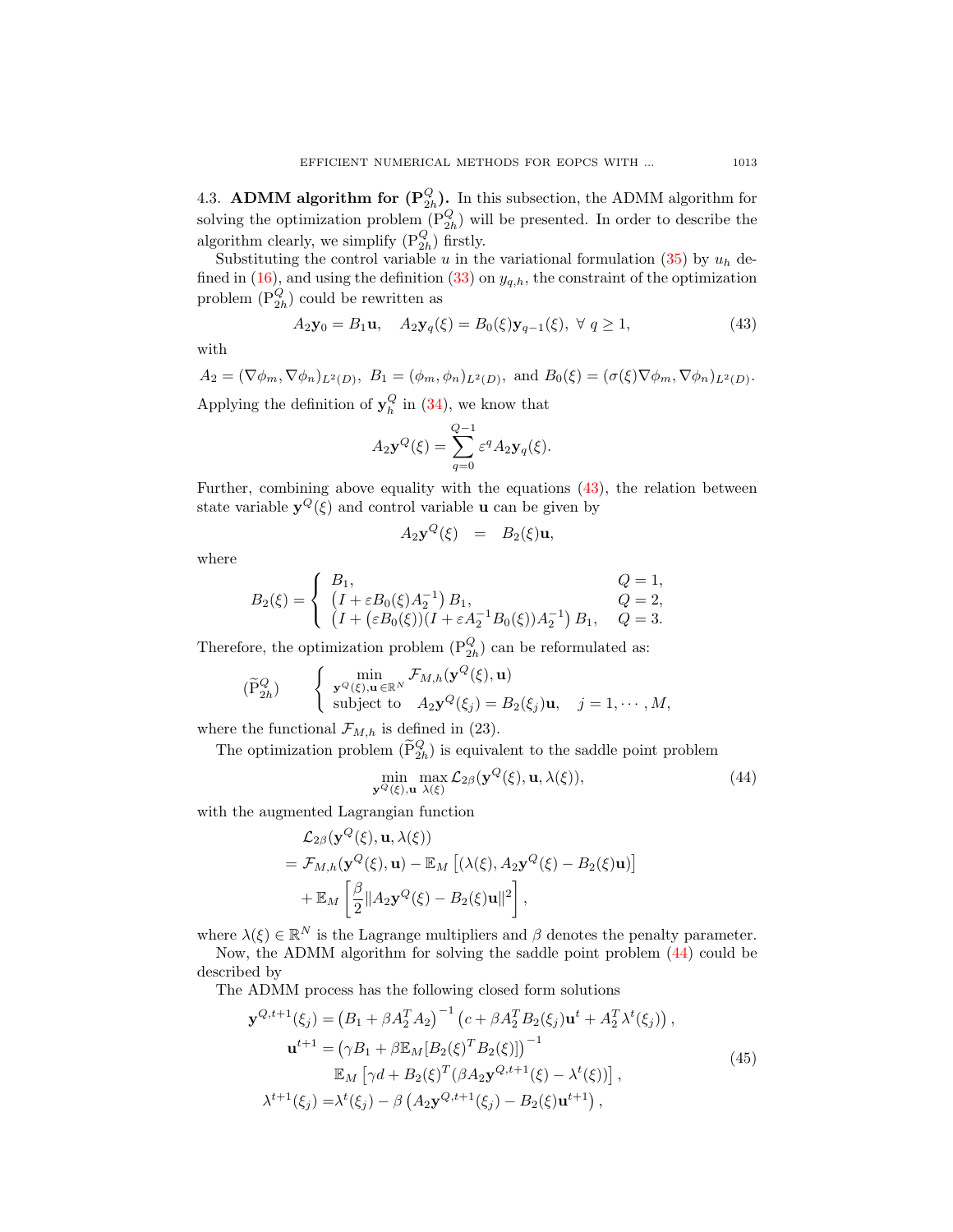### Algorithm 2 MME-FEM-MC-ADMM.

## <span id="page-13-2"></span>Begin

End

Let  $t = 0$ , and set the initial values  $\varepsilon_2^0$ ,  $\mathbf{u}^0$ ,  $\{\lambda^0(\xi_j)\}_{j=1}^M$ ; Generate the vectors c, d, and the matrices  $A_2$ ,  $B_1$ ; for  $j = 1, 2, \dots, M$  do Generate the matrixs  $B_0(\xi)$  and  $B_2(\xi)$  for the given  $Q$ ; end for while  $\varepsilon_2^t > \varepsilon_2^0$  do  $\mathbf{y}^{Q,t+1}(\xi_j) = \arg\min_{\mathbf{y}^Q(\xi_j)} \mathcal{L}_{2\beta}(\mathbf{y}^Q(\xi_j), \mathbf{u}^t, \lambda^t(\xi_j)), \quad \text{for } j = 1, \cdots, M;$  $\mathbf{u}^{t+1} = \arg\min_{\mathbf{u}} \mathcal{L}_{2\beta}(\mathbf{y}^{Q,t+1}(\xi), \mathbf{u}, \lambda^t(\xi));$  $\lambda^{t+1}(\xi_j) = \lambda^t(\xi_j) - \beta(A_2 \mathbf{y}^{Q,t+1}(\xi_j) - B_2(\xi_j) \mathbf{u}^{t+1}), \text{ for } j = 1, \cdots, M;$ Increment  $t = t + 1$ ; Update  $\varepsilon_2^t = ||\mathbf{u}^{t+1} - \mathbf{u}^t|| + ||\lambda^{t+1} - \lambda^t||;$ end while

with  $j = 1, 2, \ldots, M$ . Similar to Lemma [3.6,](#page-8-0) let  $(\mathbf{y}_{M}^{Q,*}, \mathbf{u}_{M}^{Q,*})$  be the exact solution of the problem  $(\widetilde{P}_{2h}^Q)$ , which satisfies  $(y_{M,h}^{Q*}, u_{M,h}^{Q*}) = (\mathbf{R} \mathbf{y}_{M}^{Q,*}, \mathbf{R} \mathbf{u}_{M}^{Q,*})$ , then there exists a constant  $\widetilde{K}_3$  such that

$$
\mathbb{E}\left[|F_{M,h}(y_{M,h}^{Q,*}, u_{M,h}^{Q,*}) - F_{M,h}(\mathbf{R} \mathbf{y}^{Q,t}, \mathbf{R} \mathbf{u}^t)|\right]
$$
  
= 
$$
\mathbb{E}\left[|\mathcal{F}_{M,h}(\mathbf{y}_{M}^{Q,*}, \mathbf{u}_{M}^{Q,*}) - \mathcal{F}_{M,h}(\mathbf{y}^{Q,t}, \mathbf{u}^t)|\right] \leq \widetilde{K}_3 \frac{1}{t}.
$$

Furthermore, applying the estimate of Theorem [4.7](#page-11-1) and triangle inequality, we obtain the following estimate:

<span id="page-13-1"></span>**Theorem 4.8.** Let  $(\mathbf{y}^{Q,t}, \mathbf{u}^t)$  denote the solution obtained after using FEM, MME, and MC approximation and  $(y^*, u^*)$  be the solution of (1). Then we have

$$
\mathbb{E}\left[|F(y^*,u^*) - F_{M,h}(\mathbf{R}y^{Q,t}, \mathbf{R}u^t)|\right] \leq \frac{\bar{C}_1}{\sqrt{M}} + \bar{C}_2\varepsilon^Q + \bar{C}_3h^2 + \tilde{K}_3\frac{1}{t},\qquad(46)
$$

where  $F(\cdot, \cdot)$  and  $F_{M,h}(\cdot, \cdot)$  are functionals defined by [\(1\)](#page-3-7) and [\(19\)](#page-6-5), respectively.

From the iterations [\(45\)](#page-12-2), we can see that all the matrices are deterministic except the matrix  $B_2(\xi)$ . Fortunately, the matrix  $\mathbb{E}_M[B_2(\xi)^T B_2(\xi)]$  could be obtained in advance for the given samples. Therefore, we need to compute only two inverse matrices, which could reduces the computational cost on the inverse matrices in the Algorithm 1 greatly. However, in addition to the cost of computing and storing  $A_2$ , we still need to compute and store the mass matrices  $B_2(\xi_i)$  for all samples. Thus, the storage requirement does not decrease, it is still  $\mathcal{O}((M+1)N^2)$ .

<span id="page-13-0"></span>5. SMME-FEM-MC-ADMM for the model problem. In this section, a new algorithm is proposed to overcome the disadvantages of the Algorithm 2, which can reduce the storage requirement significantly.

From the variational formulation  $(35)$ , we know that  $y_q$  depends on the preceeding term  $y_{q-1}$  for  $q \ge 1$ . Therefore, we can establish a relationship between  $y_0$  and  $y_q$ .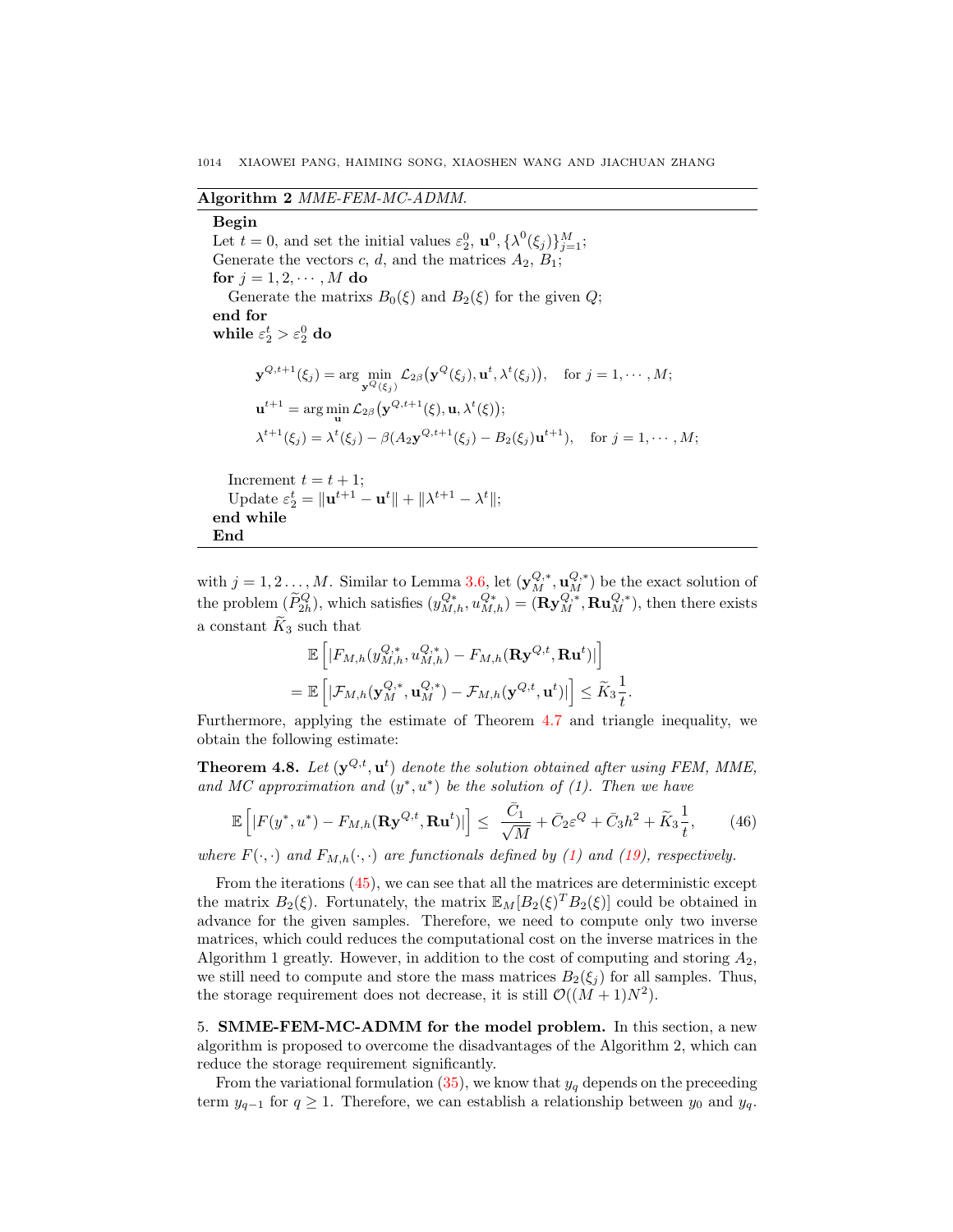Furthermore, applying the definition [\(30\)](#page-9-5) of  $y^Q$ , there must exist an relation between  $y_0$  and  $y^Q$ . Based on above facts, using the equations  $(34)$  and  $(43)$ , we can obtain

<span id="page-14-0"></span>
$$
\mathbf{y}^{Q}(\xi) = \sum_{q=0}^{Q-1} \varepsilon^{q} \mathbf{y}_{q}(\xi) = P(\xi) \mathbf{y}_{0},
$$
\n(47)

where  $P(\xi)$  is a matrix with random variables, defined as follows

$$
P(\xi) = \begin{cases} I, & Q = 1, \\ I + \varepsilon A_2^{-1} B_0(\xi), & Q = 2, \\ I + \varepsilon A_2^{-1} B_0(\xi) + \varepsilon^2 (A_2^{-1} B_0(\xi))^2, & Q = 3. \end{cases}
$$

The relationship [\(47\)](#page-14-0) implies that  $y^Q(\xi)$  is determined by  $y_0$ , so we need to consider only the constraint on  $y_0$ . The optimization problem  $(\widetilde{P}_{2h}^Q)$  shall be simplified as

$$
(\widetilde{P}_{3h}^{Q}) \qquad \begin{cases} \min_{\mathbf{y}_0, \mathbf{u} \in \mathbb{R}^N} \mathcal{F}_{M,h}(P(\xi) \mathbf{y}_0, \mathbf{u}) \\ \text{subject to} \quad A_3 \mathbf{y}_0 - B_3 \mathbf{u} = 0, \end{cases}
$$

where the functional  $\mathcal{F}_{M,h}$  is defined in (23),  $A_3 = A_2$  and  $B_3 = B_1$  are two deterministic matrices defined in [\(43\)](#page-12-0). This problem is a classical optimization problem, which is the same as

<span id="page-14-1"></span>
$$
\min_{\mathbf{y}_0,\mathbf{u}} \max_{\lambda} \mathcal{L}_{3\beta} (\mathbf{y}_0, \mathbf{u}, \lambda), \tag{48}
$$

with the augmented Lagrangian function

$$
\mathcal{L}_{3\beta}\left(\mathbf{y}_0,\mathbf{u},\lambda\right) = \mathcal{F}_{M,h}(P(\xi)\mathbf{y}_0,\mathbf{u}) - (\lambda, A_3\mathbf{y}_0 - B_3\mathbf{u}) + \frac{\beta}{2} \|A_3\mathbf{y}_0 - B_3\mathbf{u}\|^2,
$$

where  $\lambda \in \mathbb{R}^N$  is Lagrange multiplier independent of the samples, and  $\beta$  is the penalty parameter.

Now, we present the ADMM algorithm to solve the saddle point problem [\(48\)](#page-14-1).

# Algorithm 3 SMME-FEM-MC-ADMM.

## <span id="page-14-2"></span>Begin

Let  $t = 0$ , and set the initial values  $\varepsilon_3^0$ ,  $\mathbf{u}^0$ ,  $\lambda^0$ ; Compute the vectors  $c$  and  $d$ , the matrices  $A_3$  and  $B_3$ ; for  $j = 1, 2, \dots, M$  do Generate the matrices  $B_0(\xi_j)$  and  $P(\xi_j)$ ; end for while  $\varepsilon_3^t > \varepsilon_3^0$  do

$$
\mathbf{y}_0^{t+1} = \arg\min_{\mathbf{y}_0} \mathcal{L}_{3\beta}(\mathbf{y}_0, \mathbf{u}^t, \lambda^t);
$$
  

$$
\mathbf{u}^{t+1} = \arg\min_{\mathbf{u}} \mathcal{L}_{3\beta}(\mathbf{y}_0^{t+1}, \mathbf{u}, \lambda^t);
$$
  

$$
\lambda^{t+1} = \lambda^t - \beta(A_3 \mathbf{y}_0^{t+1} - B_3 \mathbf{u}^{t+1});
$$

Increament  $t = t + 1$ ; Update  $\varepsilon_3^t = ||\mathbf{u}^{t+1} - \mathbf{u}^t|| + ||\lambda^{t+1} - \lambda^t||;$ end while End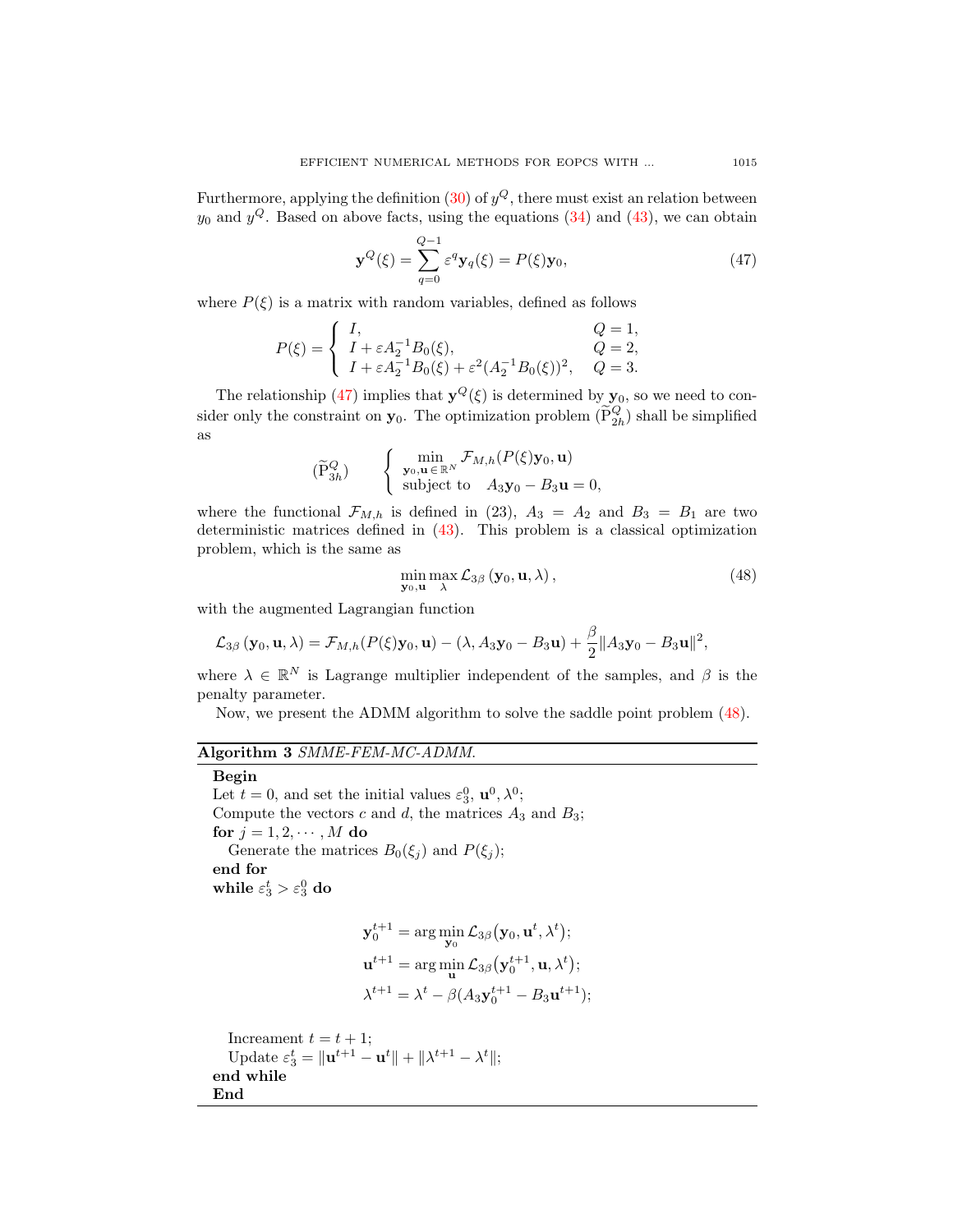By straightforward calculations, we can get

<span id="page-15-1"></span>
$$
\mathbf{y}_{0}^{t+1} = (\mathbb{E}_{M} [P(\xi)^{T} B_{3} P(\xi)] + \beta A_{3}^{T} A_{3})^{-1}
$$
  
\n
$$
(\mathbb{E}_{M} [P(\xi)^{T} c] + \beta A_{3}^{T} B_{3} \mathbf{u}^{t} + A_{3}^{T} \lambda^{t}),
$$
  
\n
$$
\mathbf{u}^{t+1} = (\gamma B_{3} + \beta B_{3}^{T} B_{3})^{-1} (\gamma d + \beta B_{3}^{T} A_{3} \mathbf{y}_{0}^{t+1} - B_{3}^{T} \lambda^{t}),
$$
  
\n
$$
\lambda^{t+1} = \lambda^{t} - \beta (A_{3} \mathbf{y}_{0}^{t+1} - B_{3} \mathbf{u}^{t+1}).
$$
\n(49)

It is not hard to see that Algorithm 3 has the same convergence property as Algorithm 2 (see Theorem [4.8\)](#page-13-1). From the iterations  $(49)$ , we can see that we don't need to store the information for all the samples. The only matrices needing to be remembered are  $\mathbb{E}_M[P(\xi)], A_3$ , and  $B_3$ , which means the memory cost is  $O(N^2)$ . Moreover, we need to compute inverse matrices only twice. The above advantages are in sharp contrast with the Algorithm 1 and Algorithm 2. Hence, Algorithm 3 is the most efficient one both in computational and storage aspects.

<span id="page-15-0"></span>6. Numerical experiments. In this section, results of numerical experiments, which are carried out to test the performance of the proposed algorithms, will be reported. The convergence order of the FEM for all algorithms is verified firstly. And then, the ADMM convergence order in the form of the objective function is shown. Finally, to illustrate the advantage of Algorithm 3, we present the storage costs of the three algorithms. All the simulations are conducted using Matlab on a high-performance computer with 16 kernels and 256 GB RAM.

We consider the optimal control problem on the spatial domain  $D = [-1, 1]^2$ , and assume the random variable  $\sigma(x, \cdot)$  associated with the random coefficient  $\alpha(\xi, x)$ obeys the uniform distribution on the interval of  $[-1, 1]$  for any fixed  $x \in D$ . The weighted parameter  $\gamma$  of the objective functional is set to be 1, the desired state and control are set to be

$$
y_d = \sin(\pi x)\sin(\pi y), \quad u_d = 2\pi^2 \sin(\pi x)\sin(\pi y).
$$

It is not difficult to find that  $y_d$  and  $u_d$  are the optimal state and control of the original problem (P) in the expected sense. In addition, the parameters associated with the ADMM are set to be  $\beta = 1, \varepsilon_i^0 = 10^{-4}, i = 1, 2, 3$ , respectively.

To verify the convergence order of the FEM, we fix other parameters firstly. For simplicity, the sample number of the MC, the iteration steps of the ADMM, the magnitude of the perturbation defined in [\(5\)](#page-3-2), and the truncated length of the MME are set to be  $M = 1000$ ,  $t = 20$ ,  $\varepsilon = 10^{-4}$ , and  $Q = 1$ , respectively. Other cases could be discussed in similar manners. Now, we carry out our algorithms on the nested meshes with  $h = (1/2)^i$ ,  $i = 1, 2, 3, 4, 5$ , and present the results in Figure [1.](#page-16-0) We emphasize that Algorithm 1 is out of memory even with spatial meshsize  $h = 1/32$ . For aesthetics, we extend the line to the fifth point. From Figure [1,](#page-16-0) we can see that the FEM convergence order with respect to the control variable  $u$  and the state variable  $y$  are all of order 2 for the proposed three algorithms, which coincide with the theoretical analysis in Sections [3-](#page-4-0)[5.](#page-13-0) To illustrate the correctness of the algorithms intuitively, the images of the optimal control in theory, and the numerical solutions on the proposed algorithms with  $h = 1/32$  are shown in Figure [2,](#page-16-1) where the numerical solution for Algorithm [1](#page-8-1) is obtained with  $h = 1/16$  for the memory limit.

Now, we will test the performance of ADMM. For this purpose, other parameters in the proposed algorithms need to be fixed in advance. Without loss of generality, we set  $M = 1000$ ,  $h = 1/32$ , and  $Q = 1$  for the latter two algorithms and the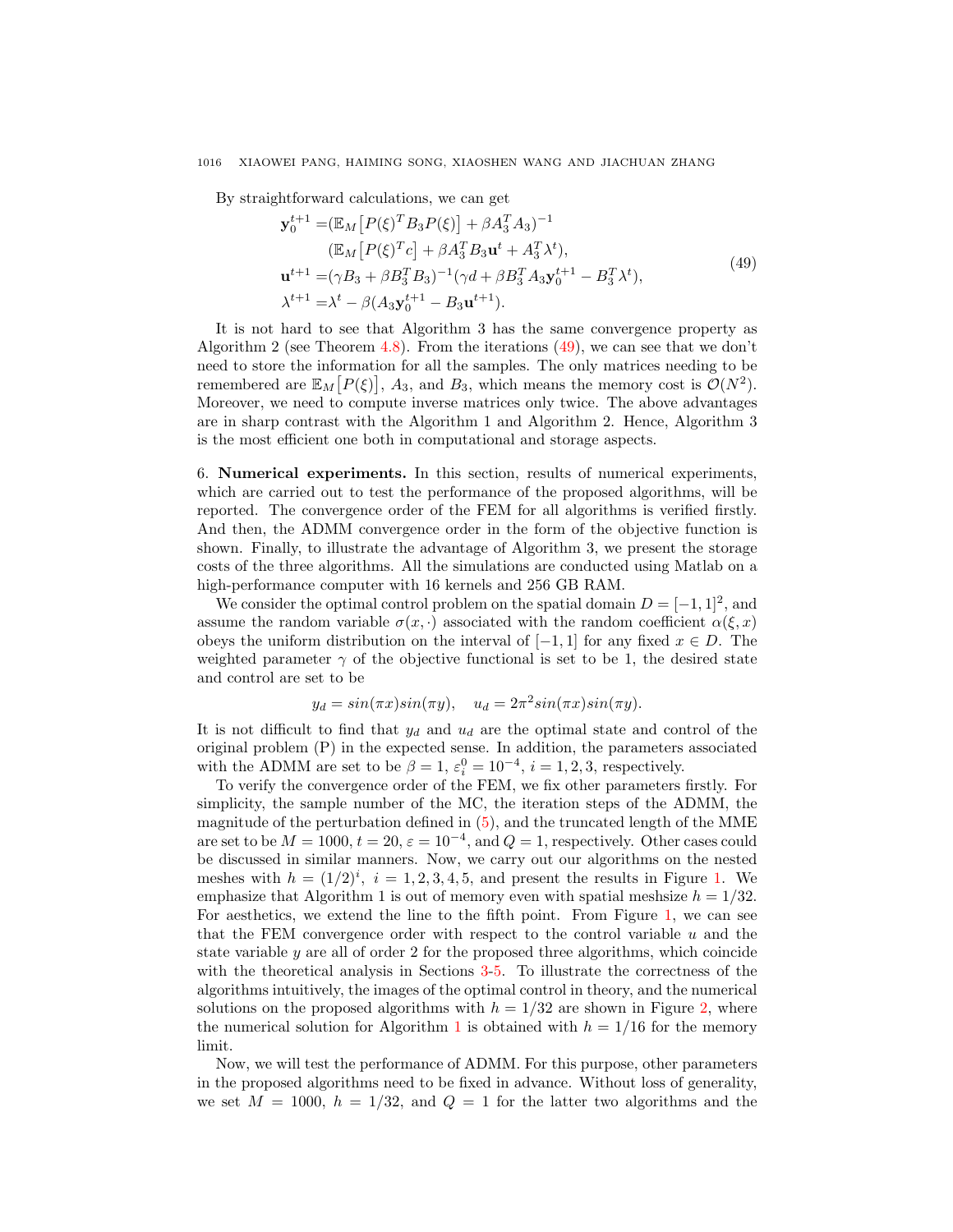

<span id="page-16-0"></span>FIGURE 1. The FEM convergence order on the state and the control for three algorithms.



<span id="page-16-1"></span>FIGURE 2. The theoretical solution and numerical solutions on the control for three algorithms.

Algorithm [1](#page-8-1) with  $h = 1/16$ . The ADMM errors for the proposed algorithms in the form of the deviation between functionals are shown in Figure [3.](#page-16-2) From the results, we can see that the convergence rate is superior to  $\mathcal{O}(\frac{1}{t})$ , which means that the numerical performance of ADMM is better than the theoretical case.



<span id="page-16-2"></span>FIGURE 3. The ADMM convergence rate for three algorithms.

Finally, we analyze the CPU memory cost of the proposed algorithms, which is one of the main concerns in this paper. For the fixed MC parameter  $M = 1000$ , the MME perturbation magnitude  $\varepsilon = 10^{-4}$  and the iteration number  $t = 20$ , the variation trends of the CPU memory cost with respect to the FEM parameter  $h$ and the MME parameter  $Q$  are given in Table 1. From Table 1, we can find three obvious facts: (1) For any one of the three algorithms, the memory cost increase as the parameter h decreases. ([2](#page-13-2)) For any one of the Algorithm 2 and [3,](#page-14-2) the memory cost does not have obvious change with respect to the parameter  $Q$ . (3) For any fixed  $h$  and  $Q$ , the memory cost of Algorithm [3](#page-14-2) is significantly lower than other two algorithms. The above facts agree with the theoretical analysis in Section [3,](#page-4-0) [4,](#page-9-0) and [5](#page-13-0) very well.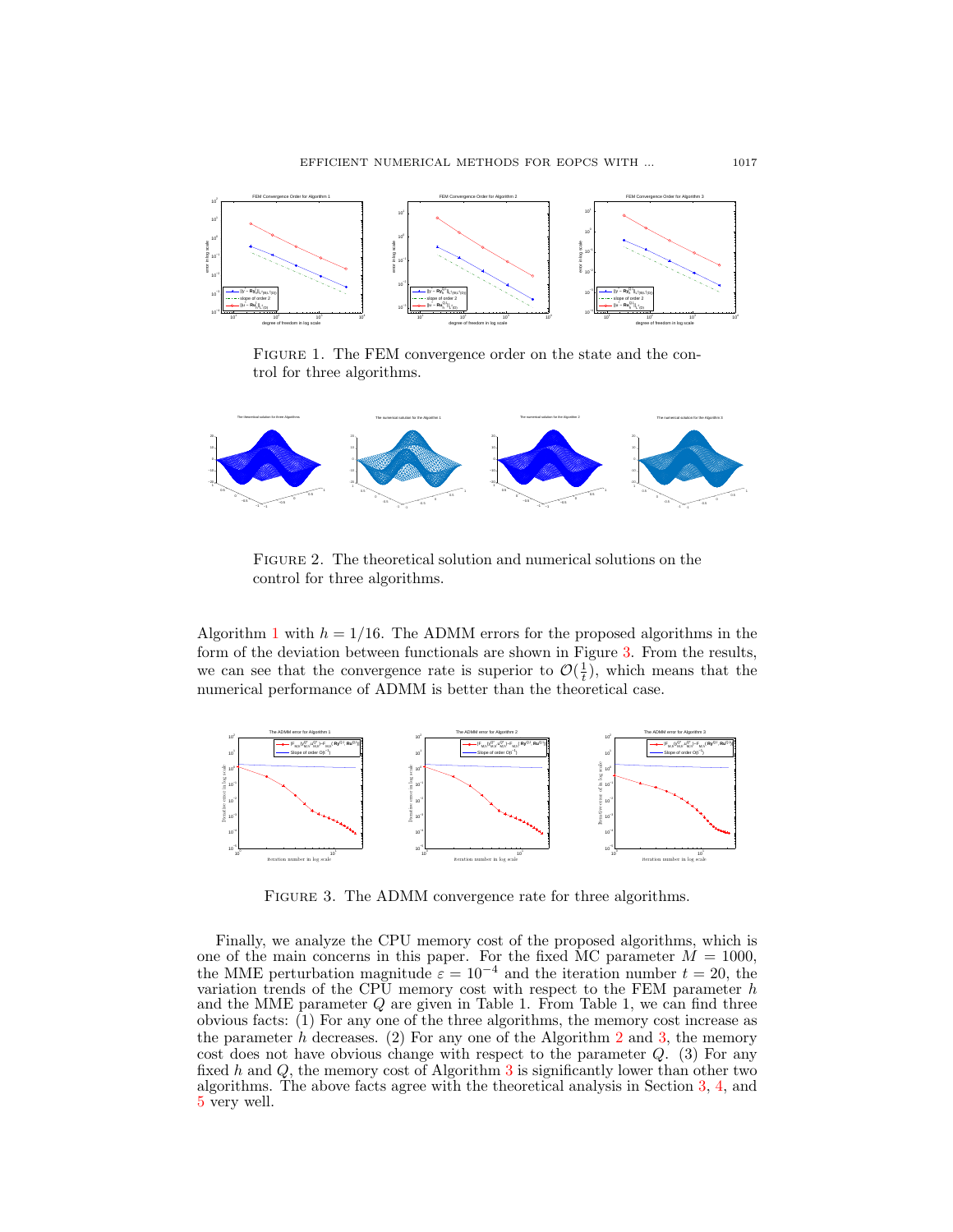| <b>I</b> able 1. The CI C memory costs for directive and $\varphi$ , and OD. |               |              |               |               |             |          |              |  |  |  |
|------------------------------------------------------------------------------|---------------|--------------|---------------|---------------|-------------|----------|--------------|--|--|--|
| h                                                                            | Algorithm 1   | Algorithm 2  |               |               | Algorithm 3 |          |              |  |  |  |
|                                                                              |               | $\omega = 1$ | $Q=2$         | $Q=3$         | $Q=1$       | $Q=2$    | $Q=3$        |  |  |  |
|                                                                              | 1.271E-1      | 1.009E-1     | 1.195E-1      | $1.221E-1$    | 1.967E-3    | 1.007E-3 | $2.006E - 3$ |  |  |  |
|                                                                              | 1.655E0       | 1.277E0      | 1.676E0       | 1.685E0       | 8.136E-3    | 2.723E-3 | 5.859E-3     |  |  |  |
| $\frac{1}{16}$                                                               | 1.807E1       | 1.792E1      | 2.481E1       | 2.487E1       | 4.856E-2    | 8.097E-2 | 7.375E-2     |  |  |  |
| $\frac{1}{32}$                                                               | out of memory | 2.677E2      | out of memory | out of memory | 7.546E-1    | 1.161E0  | 1.626E0      |  |  |  |

Table 1. The CPU memory costs for different h and  $Q$ : unit GB.

In order to observe the storage changes of the three proposed algorithms with respect to the sample number M, we fix the FEM parameter  $h = 1/16$ , the stochastic perturbation parameter  $\varepsilon = 10^{-4}$  and the ADMM iteration number  $t = 20$ . The CPU memory costs with different cases are presented in Table 2. From Table 2, we can see that (1) The memory costs of Algorithm [1](#page-8-1) and [2](#page-13-2) increase linearly with the sample number M, which roughly equals  $\mathcal{O}((M+1)N^2)$ . (2) The storage cost of Algorithm [3](#page-14-2) basically remain unchanged with the increasing of the sample number, that is approximately  $\mathcal{O}(N^2)$ . Based on all the results exhibited in Table 1 and Table 2, we can conclude that Algorithm 3 is an efficient method for the optimal control problem with random coefficient.

Table 2. The CPU memory costs for different M and Q: unit GB.

| М               | Algorithm 1 | Algorithm 2      |            |            | Algorithm $3$ |              |            |  |
|-----------------|-------------|------------------|------------|------------|---------------|--------------|------------|--|
|                 |             | $\overline{O}=1$ | $Q=2$      | $Q=3$      | $Q=1$         | $Q=2$        | $Q=3$      |  |
|                 | $6.143E-2$  | 5.456E-2         | 8.195E-2   | 7.839E-2   | 4.514E-2      | 6.814E-2     | 5.881 E-2  |  |
| 10              | 2.498E-1    | $2.511E-1$       | $2.964E-1$ | $2.976E-1$ | 4.568E-2      | 6.785E-2     | $5.901E-2$ |  |
| $10^{2}$        | 1.927E0     | 1.929E0          | 2.511E0    | 2.513E0    | $4.603E-2$    | 6.887E-2     | $6.074E-2$ |  |
| 10 <sup>3</sup> | 1.807E1     | 1.792E1          | 2.481E1    | 2.487E1    | 4.856E-2      | $6.931E - 2$ | 7.375E-2   |  |

<span id="page-17-0"></span>7. Conclusions. In this paper, three algorithms are proposed for the elliptic equation constraint optimal control problem with random coefficient. The Algorithm 1 is based on the FEM discretization, the MC approximation, and the ADMM iteration, which has global convergence. However, the computational cost and the storage cost are both very high. As an improvement, the Algorithm 2 is proposed, which reduce the computational cost by using the MME technique, but memory cost remain high. To overcome the disadvantage of Algorithm 2, Algorithm 3 is proposed, which reduce the memory cost significantly by transforming the constraint with random term to a deterministic one. Numerical simulations are carried out to verify the theoretical analysis, which illustrate the efficiency of the Algorithm 3 further. The applications of the proposed algorithms to other random optimal control problems will be discussed in our future works.

Acknowledgments. The work of H. Song was supported by the NSF of China under the grant No.11701210, the science and technology department project of Jilin Province under the grant No. 20190103029JH and 20200201269JC. the education department project of Jilin Province under the grant No. JJKH20180113KJ, and the fundamental research funds for the Central Universities. The work of X. Pang was supported by the NSF of China under the grant No. 11871245, 11771179, and 11726102. The work of J. Zhang was supported by the NSF of China under the grant No. 11971221 and 11731006, the Shenzhen Sci-Tech Fund under the grant No. JCYJ20170818153840322 and JCYJ20190809150413261, and Guangdong Provincial Key Laboratory of Computational Science and Material Design under the grant No. 2019B030301001. The authors also wish to thank the High Performance Computing Center of Jilin University, the Computing Center of Jilin Province, and the Key Laboratory of Symbolic Computation and Knowledge Engineering of Ministry of Education for essential computing support.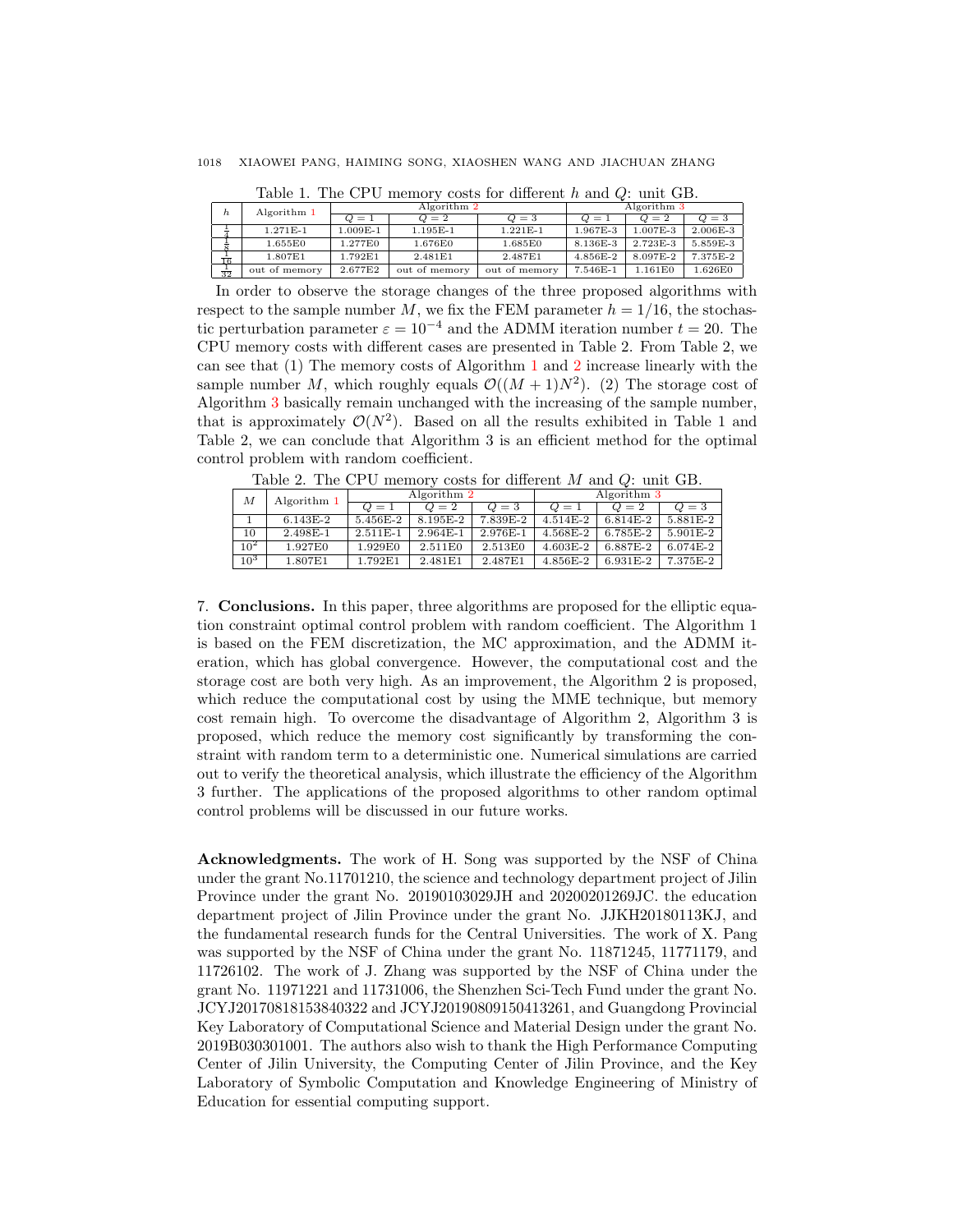# Appendix. The proof of Theorem 7.

*Proof.* Using the definitions of the  $F(y, u)$  and  $F_{M,h}(y_h, u_h)$ , and subtracting [\(19\)](#page-6-5) from  $(1)$ , we can get

<span id="page-18-1"></span>
$$
\mathbb{E}\left[|F(y^*, u^*) - F_{M,h}(y_{M,h}^*, u_{M,h}^*)|\right] \n\leq \mathbb{E}\left[\left|\mathbb{E}\left[\frac{1}{2}\int_D |y^* - y_d|^2 \,dx\right] - \mathbb{E}_M\left[\frac{1}{2}\int_D |y_{M,h}^* - y_d|^2 \,dx\right]\right|\right] \n+ \left|\frac{\gamma}{2}\int_D |u^* - u_d|^2 \,dx - \frac{\gamma}{2}\int_D |u_{M,h}^* - u_d|^2 \,dx\right| = \frac{1}{2}(I + II).
$$
\n(50)

For the first term  $i$ , we have

$$
I = \mathbb{E}\left[\left|\mathbb{E}\left[\left\|y^* - y_d\right\|_{L^2(D)}^2\right] - \mathbb{E}_M\left[\left\|y_{M,h}^* - y_d\right\|_{L^2(D)}^2\right]\right|\right]
$$
  
\n
$$
\leq \mathbb{E}\left[\left|\left(\mathbb{E} - \mathbb{E}_M\right)\left[\left\|Tu^* - y_d\right\|_{L^2(D)}^2\right]\right|\right]
$$
  
\n
$$
+ \mathbb{E}\left[\left\|\mathbb{E}_M\left[\left\|Tu^* - y_d\right\|_{L^2(D)}^2 - \left\|T_hu_{M,h}^* - y_d\right\|_{L^2(D)}^2\right]\right|\right]
$$
  
\n
$$
= I_1 + I_2.
$$

By using the MC error estimate [\(18\)](#page-6-6), the triangle inequality, the estimate [\(7\)](#page-4-2) with  $j = 4$ , and the inequality [\(52\)](#page-18-0), it yields

$$
I_{1} = \mathbb{E}\left[\left(|\mathbb{E} - \mathbb{E}_{M}\right) \left[||Tu^{*} - y_{d}||_{L^{2}(D)}^{2}\right]||\right]
$$
  
\n
$$
\leq \left(\mathbb{E}\left[\left((\mathbb{E} - \mathbb{E}_{M}\right) \left[||Tu^{*} - y_{d}||_{L^{2}(D)}^{2}\right]\right)^{2}\right] \right)^{\frac{1}{2}}
$$
  
\n
$$
\leq \left(\mathbb{E}\left[\left(\mathbb{E} - \mathbb{E}_{M}\right) \left[||Tu^{*} - y_{d}||_{L^{2}(D)}^{4}\right]\right]^{\frac{1}{2}}
$$
  
\n
$$
\leq \frac{1}{\sqrt{M}} \left(\mathbb{E}\left[\left||Tu^{*} - y_{d}||_{L^{2}(D)}^{4}\right]\right]^{\frac{1}{4}\cdot2}
$$
  
\n
$$
\leq \frac{1}{\sqrt{M}} \left(\mathbb{E}\left[\left(\left||Tu^{*}||_{L^{2}(D)} + ||y_{d}||_{L^{2}(D)}\right)^{4}\right]\right)^{\frac{1}{4}\cdot2}
$$
  
\n
$$
\leq \frac{1}{\sqrt{M}} \left(\left(\mathbb{E}\left[\left|\left|\left|Tu^{*}||_{L^{2}(D)}\right|\right.\right)\right|^{\frac{1}{4}} + \left(\mathbb{E}\left[\left|\left|\left|\left|y_{d}\right|\right|_{L^{2}(D)}\right|\right.\right)^{\frac{1}{4}}\right)^{2}
$$
  
\n
$$
\leq \frac{1}{\sqrt{M}} \sqrt{8} \left(C_{1}||u^{*}||_{L^{2}(D)} + ||y_{d}||_{L^{2}(D)}\right)^{2}.
$$
\n(51)

Applying the Cauchy-Schwarz inequality, the triangle inequality, the MC error estimate [\(18\)](#page-6-6), and the inequality

<span id="page-18-0"></span>
$$
\left(\mathbb{E}[(m+n)^4]\right)^{\frac{1}{4}} \le \left(\mathbb{E}[8(m^4+n^4)]\right)^{\frac{1}{4}} \le \left(\mathbb{E}[8m^4]\right)^{\frac{1}{4}} + \left(\mathbb{E}[8n^4]\right)^{\frac{1}{4}}, \ \forall \ m, n \ge 0,\tag{52}
$$

we can get

$$
I_2 = \mathbb{E}\left[\left|\mathbb{E}_M\left[-\|T_h u_{M,h}^* - T u^*\|_{L^2(D)}^2 + 2(T u^* - T_h u_{M,h}^*, T u^* - y_d)\right]\right|\right]
$$
  
\n
$$
\leq 2 \mathbb{E}\left[\mathbb{E}_M\left[\|T u^* - T_h u_{M,h}^*\|_{L^2(D)}\|T u^* - y_d\|_{L^2(D)}\right]\right]
$$
  
\n
$$
+ \mathbb{E}\left[\mathbb{E}_M\|T_h u_{M,h}^* - T u^*\|_{L^2(D)}^2\right]
$$
  
\n
$$
= I_{21} + I_{22},
$$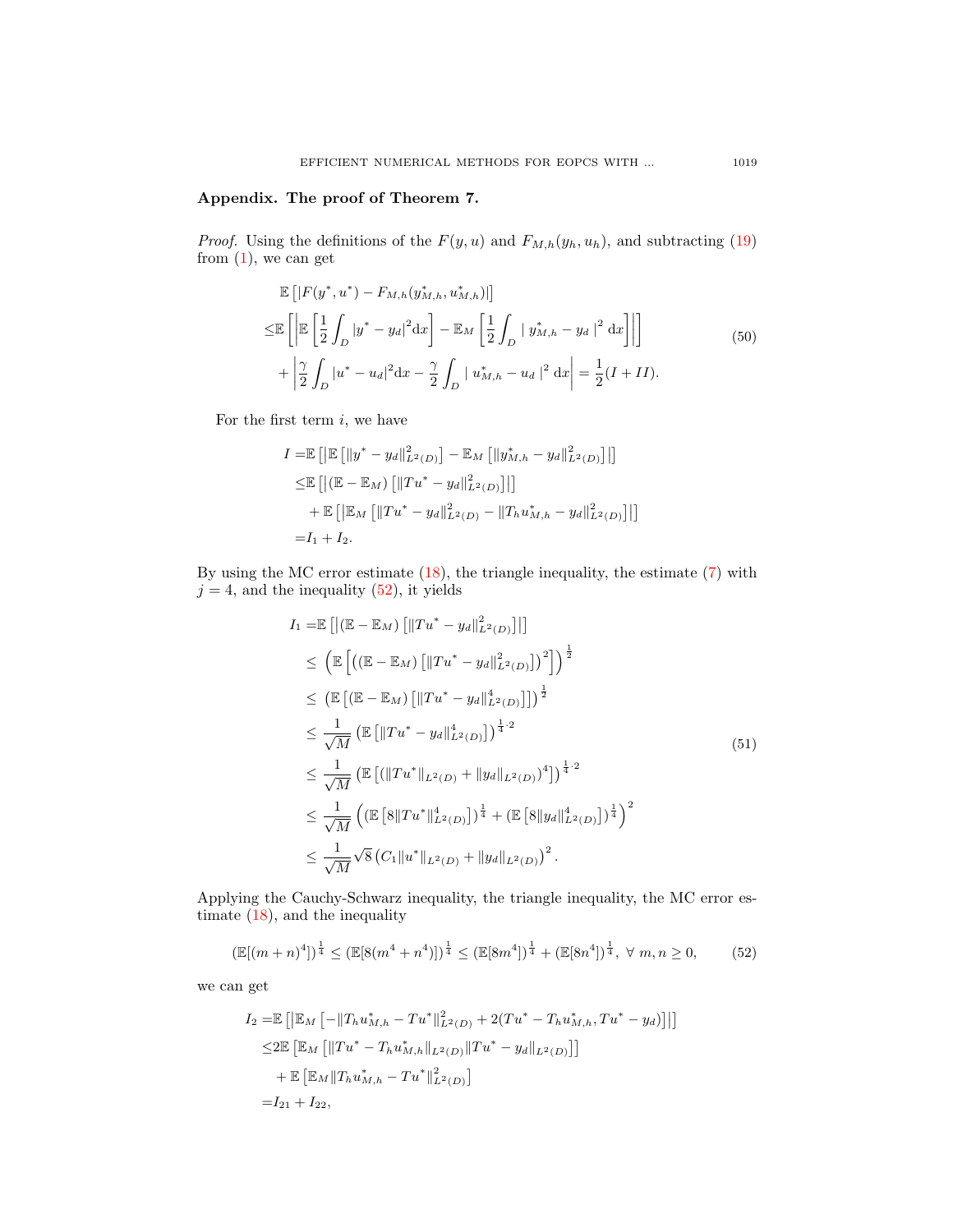and

$$
I_{21} \leq 2\mathbb{E}\left[\left(\mathbb{E}_{M}-\mathbb{E}\right)\left[\|Tu^{*}-T_{h}u_{M,h}^{*}\|_{L^{2}(D)}(\|Tu^{*}\|_{L^{2}(D)}+\|y_{d}\|_{L^{2}(D)})\right]\right]
$$
  
+2\mathbb{E}\left[\|Tu^{\*}-T\_{h}u\_{M,h}^{\*}\|\_{L^{2}(D)}(\|Tu^{\*}\|\_{L^{2}(D)}+\|y\_{d}\|\_{L^{2}(D)})\right]  

$$
\leq \frac{2}{\sqrt{M}}\left(\mathbb{E}\left[\left(\|Tu^{*}\|_{L^{2}(D)}+\|y_{d}\|_{L^{2}(D)}\right)^{2}\|Tu^{*}-T_{h}u_{M,h}^{*}\|_{L^{2}(D)}^{2}\right]\right)^{\frac{1}{2}}
$$
  
+2\left(\mathbb{E}\left[\|Tu^{\*}-T\_{h}u^{\*}\|\_{L^{2}(D)}\|Tu^{\*}\|\_{L^{2}(D)}\right]+\mathbb{E}\left[\|Tu^{\*}-T\_{h}u^{\*}\|\_{L^{2}(D)}\|y\_{d}\|\_{L^{2}(D)}\right]\right)  
+2\left(\mathbb{E}\left[\|T\_{h}(u^{\*}-u\_{M,h}^{\*})\|\_{L^{2}(D)}\|Tu^{\*}\|\_{L^{2}(D)}\right]+\mathbb{E}\left[\|T\_{h}(u^{\*}-u\_{M,h}^{\*})\|\_{L^{2}(D)}\|y\_{d}\|\_{L^{2}(D)}\right]\right)  

$$
\leq \frac{2}{\sqrt{M}}\left(\mathbb{E}\left[\left(\|Tu^{*}\|_{L^{2}(D)}+\|y_{d}\|_{L^{2}(D)}\right)^{4}\right)^{\frac{1}{4}}\left(\mathbb{E}\left[\|Tu^{*}-T_{h}u_{M,h}^{*}\|_{L^{2}(D)}^{4}\right]\right)^{\frac{1}{4}}
$$
  
+2\left(\mathbb{E}\left[\|Tu^{\*}\|\_{L^{2}(D)}^{2}\right]\right)^{\frac{1}{2}}\left(\mathbb{E}\left[\|(T-T\_{h})u^{\*}\|\_{L^{2}(D)}^{2}\right]\right)^{\frac{1}{2}}  
+2\left(\mathbb{E}\left[\|y\_{d}\|\_{L^{2}(D)}^{2}\right]\right)^{\frac{1}{2}}\left(\mathbb{E}\left[\|(T-T\_{h})u^{\*}\|\_{L^{2}(D)}^{2}\right]\right)^{\

Taking  $j = 2, 4$  in [\(7\)](#page-4-2), [\(14\)](#page-5-3), and [\(15\)](#page-5-5), it follows from [\(52\)](#page-18-0) that

$$
I_{21} \leq \frac{2}{\sqrt{M}} \left( \left( \mathbb{E} \left[ 8 \| T u^* \|_{L^2(D)}^4 \right] \right)^{\frac{1}{4}} + \left( \mathbb{E} \left[ 8 \| y_d \|_{L^2(D)}^4 \right] \right)^{\frac{1}{4}} \right) \n\cdot \left( \left( \mathbb{E} \left[ 8 \| (T - T_h) u^* \|_{L^2(D)}^4 \right] \right)^{\frac{1}{4}} + \left( \mathbb{E} \left[ 8 \| T_h (u^* - u_{M,h}^*) \|_{L^2(D)}^4 \right] \right)^{\frac{1}{4}} \right) \n+ 2 \left( C_1 C_3 h^2 \| u^* \|_{L^2(D)}^2 + \| y_d \|_{L^2(D)} C_3 h^2 \| u^* \|_{L^2(D)} \right) \n+ 2 \left( C_1 C_2 \| u^* - u_{M,h}^* \|_{L^2(D)} + C_2 \| y_d \|_{L^2(D)} \| u^* - u_{M,h}^* \|_{L^2(D)} \right) \n= \frac{2}{\sqrt{M}} \left( \sqrt[4]{8} (C_1 \| u^* \|_{L^2(D)} + \| y_d \|_{L^2(D)}) \right) \n\cdot \left( \sqrt[4]{8} (C_3 h^2 \| u^* \|_{L^2(D)} + C_2 \| u^* - u_{M,h}^* \|_{L^2(D)}) \right) \n+ 2 \left( (C_1 C_3 \| u^* \|_{L^2(D)}^2 + C_3 \| y_d \|_{L^2(D)} \| u^* \|_{L^2(D)}) h^2 \right) \n+ 2 \left( (C_1 C_2 \| u^* \|_{L^2(D)} + C_2 \| y_d \|_{L^2(D)}) \| u^* - u_{M,h}^* \|_{L^2(D)} \right).
$$

Similarly, we obtain

$$
I_2 \leq 2 \left( C_1 C_3 \|u^*\|_{L^2(D)}^2 + C_3 \|y_d\|_{L^2(D)} \|u^*\|_{L^2(D)} + (C_1 C_2 \|u^*\|_{L^2(D)} + C_2 \|y_d\|_{L^2(D)}) K_2 \right) h^2
$$
  
+ 
$$
\frac{4\sqrt{2}}{\sqrt{M}} \left( \left( C_1 C_3 \|u^*\|_{L^2(D)} + C_3 \|y_d\|_{L^2(D)} + C_1 C_2 K_2 \right) \|u^*\|_{L^2(D)} + C_2 K_2 \|y_d\|_{L^2(D)} \right) h^2
$$
  
+ 
$$
\frac{4\sqrt{2}}{\sqrt{M}} \left( C_2 K_1 (C_1 \|u^*\|_{L^2(D)} + \|y_d\|_{L^2(D)}) \right)
$$
  
+ 
$$
\frac{2}{\sqrt{M}} \left( K_1 C_1 C_2 \|u^*\|_{L^2(D)} + K_1 C_2 \|y_d\|_{L^2(D)} \right)
$$
  
+ 
$$
\frac{4\sqrt{2}}{\sqrt{M}} h^4 \left( C_3^2 \|u^*\|^4 + C_2^2 K_2^2 \right) + \frac{4\sqrt{2}}{\sqrt{M}} \frac{1}{M} C_2^2 K_1^2 + \frac{4\sqrt{2}}{M} C_2^2 K_1^2
$$
  
+ 
$$
4\sqrt{2} h^4 \left( C_3^2 \|u^*\|^4 + C_2^2 K_2^2 \right).
$$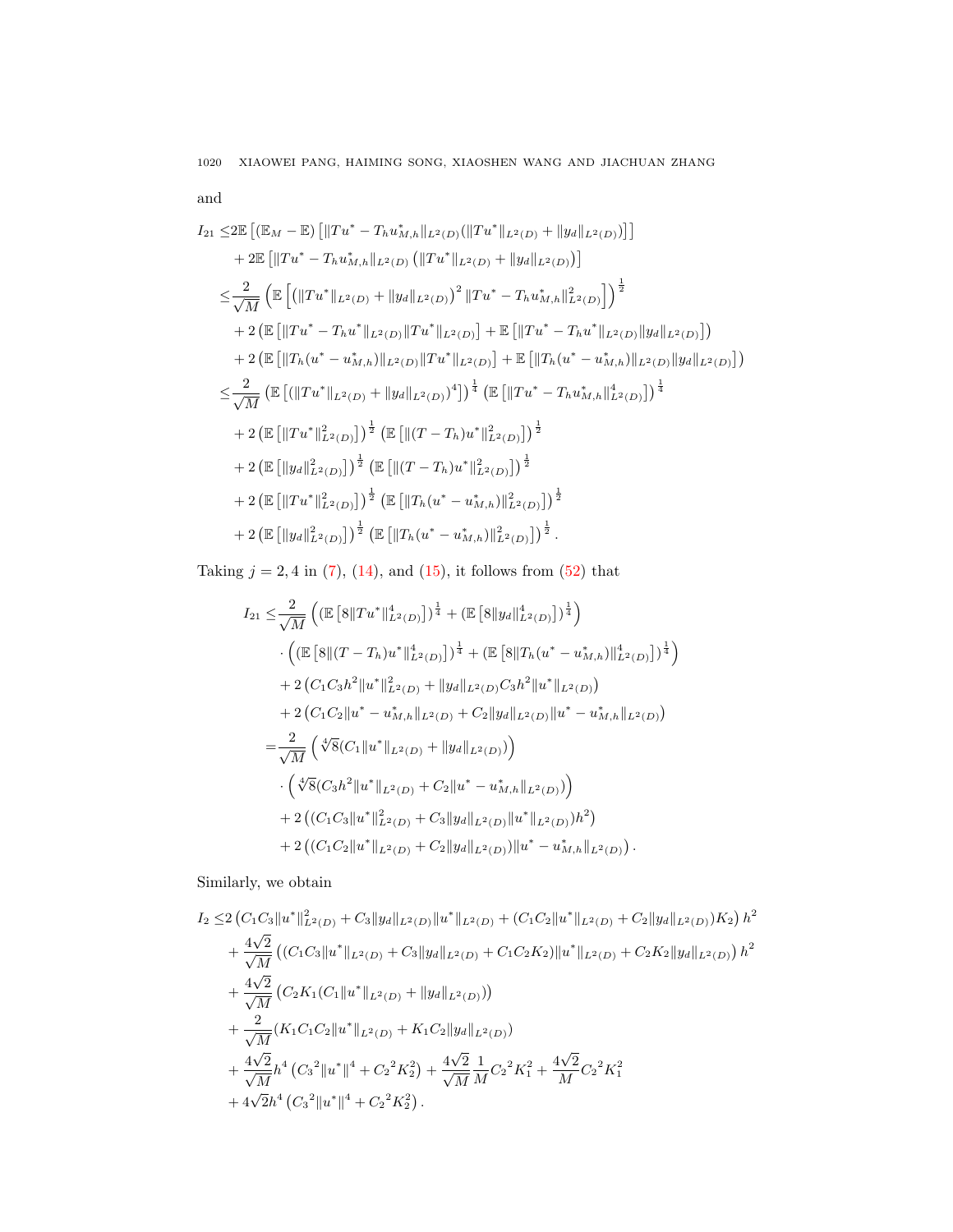When  $M \gg 1$  and  $h \ll 1$ , we have

$$
I_2 \leq 2 \left( C_1 C_3 \|u^* \|_{L^2(D)}^2 + C_3 \|y_d\|_{L^2(D)} \|u^* \|_{L^2(D)} \right. \\
\left. + \left( C_1 C_2 \|u^* \|_{L^2(D)} + C_2 \|y_d\|_{L^2(D)} \right) K_2 \right) h^2 \\
+ \frac{4\sqrt{2}}{\sqrt{M}} \left( \left( C_1 C_3 \|u^* \|_{L^2(D)} + C_3 \|y_d\|_{L^2(D)} + C_1 C_2 K_2 \|u^* \|_{L^2(D)} + C_2 K_2 \|y_d\|_{L^2(D)} \right) \right. \\
\left. + \frac{4\sqrt{2}}{\sqrt{M}} \left( C_2 K_1 (C_1 \|u^* \|_{L^2(D)} + \|y_d\|_{L^2(D)}) \right) \\
+ \frac{2}{\sqrt{M}} \left( K_1 C_1 C_2 \|u^* \|_{L^2(D)} + K_1 C_2 \|y_d\|_{L^2(D)} \right) \\
+ \frac{4\sqrt{2}}{\sqrt{M}} \left( C_3^2 \|u^* \|^4 + C_2^2 K_2^2 + 2C_2^2 K_1^2 \right) + 4\sqrt{2} h^2 \left( C_3^2 \|u^* \|^4 + C_2^2 K_2^2 \right).
$$

Next, we deal with the second term, applying the Cauchy-Schwarz inequality, triangle inequality, and the estimate [\(21\)](#page-6-2), we obtain

$$
II = \gamma | (u^* - u_d, u^* - u_d)_{L^2(D)} - (u^*_{M,h} - u_d, u^*_{M,h} - u_d)_{L^2(D)} |
$$
  
\n
$$
= \gamma | - ||u^*_{M,h} - u^*||^2_{L^2(D)} + 2(u^* - u^*_{M,h}, u^* - u_d)_{L^2(D)} |
$$
  
\n
$$
\leq 2\gamma ||u^* - u^*_{M,h}||_{L^2(D)} ||u^* - u_d||_{L^2(D)}
$$
  
\n
$$
\leq 2\gamma (||u^*||_{L^2(D)} + ||u_d||_{L^2(D)}) ||u^* - u^*_{M,h}||_{L^2(D)}
$$
  
\n
$$
\leq 2\gamma (||u^*||_{L^2(D)} + ||u_d||_{L^2(D)})(K_1 \frac{1}{\sqrt{M}} + K_2 h^2).
$$

Substituting  $I_1$ ,  $I_2$ , and  $II$  into [\(50\)](#page-18-1), the conclusion is confirmed naturally.  $\Box$ 

#### REFERENCES

- <span id="page-20-4"></span>[\[1\]](http://www.ams.org/mathscinet-getitem?mr=MR2646806&return=pdf) I. Babuška, F. Nobile and R. Tempone, [A stochastic collocation method for elliptic partial](http://dx.doi.org/10.1137/100786356) [differential equations with random input data,](http://dx.doi.org/10.1137/100786356) SIAM Rev, 52 (2010), 317-355.
- <span id="page-20-5"></span>[\[2\]](http://www.ams.org/mathscinet-getitem?mr=MR2318799&return=pdf) I. Babuška, F. Nobile and R. Tempone, [A stochastic collocation method for elliptic partial](http://dx.doi.org/10.1137/050645142) [differential equations with random input data,](http://dx.doi.org/10.1137/050645142) SIAM J. Numer. Anal., 45 (2007), 1005–1034.
- <span id="page-20-6"></span>[\[3\]](http://www.ams.org/mathscinet-getitem?mr=MR2121215&return=pdf) I. Babuška, R. Tempone and G. E. Zouraris, [Solving elliptic boundary value problems with](http://dx.doi.org/10.1016/j.cma.2004.02.026) [uncertain coefficients by the finite element method: The stochastic formulation,](http://dx.doi.org/10.1016/j.cma.2004.02.026) Comput. Methods. Appl. Mech. Engrg., 194 (2005), 1251–1294.
- <span id="page-20-10"></span>[\[4\]](http://www.ams.org/mathscinet-getitem?mr=MR2824857&return=pdf) A. Barth, C. Schwab and N. Zollinger, [Multi-level Monte Carlo finite element method for](http://dx.doi.org/10.1007/s00211-011-0377-0) [elliptic PDEs with stochastic coefficients,](http://dx.doi.org/10.1007/s00211-011-0377-0) Numer. Math., 119 (2011), 123–161.
- <span id="page-20-3"></span>[\[5\]](http://www.ams.org/mathscinet-getitem?mr=MR1689431&return=pdf) R. E. Caflisch, [Monte-Carlo and quasi-Monte Carlo methods,](http://dx.doi.org/10.1017/S0962492900002804) in Acta Numerica, Acta Numer., 7, Cambridge University Press, Cambridge, 1998, 1–49.
- <span id="page-20-8"></span>[\[6\]](http://www.ams.org/mathscinet-getitem?mr=MR3927289&return=pdf) X. Cai and D. Han,  $O(1/t)$  complexity analysis of the alternating direction method of multi[pliers,](http://dx.doi.org/10.1007/s11425-016-9184-4) Sci. China Math., **62** (2019), 795–808.
- <span id="page-20-0"></span>[\[7\]](http://www.ams.org/mathscinet-getitem?mr=MR2013363&return=pdf) Y. Cao, M. Y. Hussaini and T. A. Zang, [An efficient Monte Carlo method for optimal control](http://dx.doi.org/10.1023/A:1026079021836) [problems with uncertainty,](http://dx.doi.org/10.1023/A:1026079021836) Comput. Optim. Appl., 26 (2003), 219-230.
- <span id="page-20-2"></span>[\[8\]](http://www.ams.org/mathscinet-getitem?mr=MR3920938&return=pdf) P. Chen, U. Villa and O. Ghattas, [Taylor approximation and variance reduction for PDE](http://dx.doi.org/10.1016/j.jcp.2019.01.047)[constrained optimal control under uncertainty,](http://dx.doi.org/10.1016/j.jcp.2019.01.047) J. Comput. Phys., 385 (2019), 163–186.
- <span id="page-20-9"></span>[\[9\]](http://www.ams.org/mathscinet-getitem?mr=MR0520174&return=pdf) P. G. Ciarlet, The Finite Element Method for Elliptic Problems, Studies in Mathematics and its Applications, 4, North-Holland Publishing Co., Amsterdam-New York-Oxford, 1978.
- <span id="page-20-12"></span>[\[10\]](http://www.ams.org/mathscinet-getitem?mr=MR3394366&return=pdf) X. Feng, J. Lin and C. Lorton, [An efficient numerical method for acoustic wave scattering in](http://dx.doi.org/10.1137/140958232) [random media,](http://dx.doi.org/10.1137/140958232) SIAM/ASA J. Uncertain. Quantif., 3 (2015), 790–822.
- <span id="page-20-7"></span>[\[11\]](http://www.ams.org/mathscinet-getitem?mr=MR3636926&return=pdf) X. Feng, J. Lin and C. Lorton, [A multimodes Monte Carlo finite element method for elliptic](http://dx.doi.org/10.1615/Int.J.UncertaintyQuantification.2016016805) [partial differential equations with random coefficients,](http://dx.doi.org/10.1615/Int.J.UncertaintyQuantification.2016016805) Int. J. Uncertain. Quantif., 6 (2016), 429–443.
- <span id="page-20-11"></span>[\[12\]](http://www.ams.org/mathscinet-getitem?mr=MR1814364&return=pdf) D. Gilbarg and N. S. Trudinger, *[Elliptic Partial Differential Equations of Second Order](http://dx.doi.org/10.1007/978-3-642-61798-0)*, Classics in Mathematics, Springer-Verlag, Berlin, 2001.
- <span id="page-20-1"></span>[\[13\]](http://www.ams.org/mathscinet-getitem?mr=MR2831060&return=pdf) M. D. Gunzburger, H.-C. Lee and J. Lee, [Error estimates of stochastic optimal Neumann](http://dx.doi.org/10.1137/100801731) [boundary control problems,](http://dx.doi.org/10.1137/100801731) SIAM J. Numer. Anal., 49 (2011), 1532–1552.